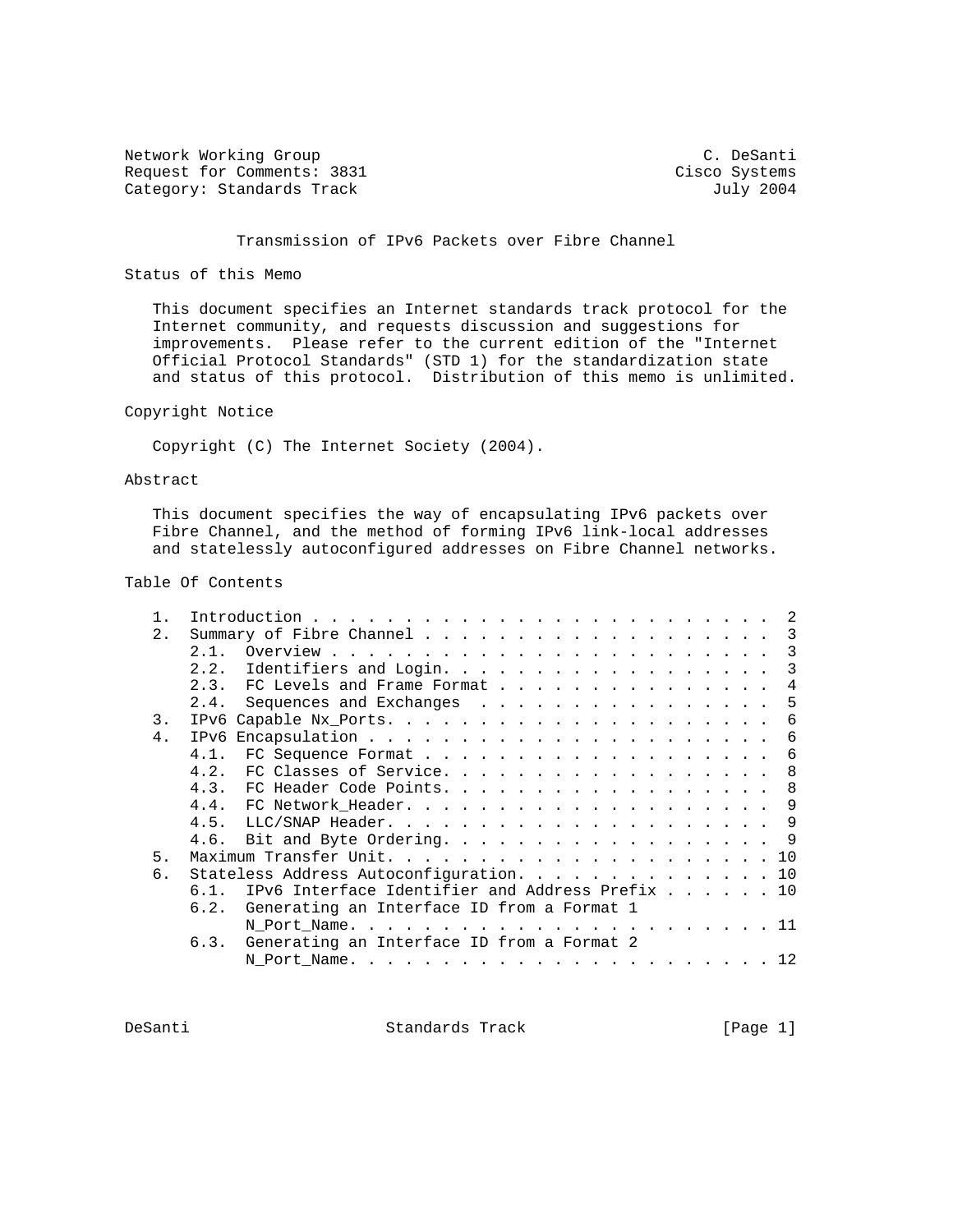|                 | 6.4. Generating an Interface ID from a Format 5                         |
|-----------------|-------------------------------------------------------------------------|
|                 |                                                                         |
|                 | 6.5. Generating an Interface ID from an EUI-64                          |
|                 | mapped N_Port_Name 14                                                   |
| 7.              |                                                                         |
| 8.              | Address Mapping for Unicast. 15                                         |
| 9.              | Address Mapping for Multicast. 16                                       |
| 10.             |                                                                         |
| 11.             |                                                                         |
|                 |                                                                         |
|                 |                                                                         |
|                 |                                                                         |
|                 | Normative References. 18<br>14.1.                                       |
|                 | 14.2. Informative References. 19                                        |
| A.              | Transmission of a Broadcast FC Sequence over FC Topologies 20           |
| B <sub>1</sub>  | Validation of the <n_port_name, n_port_id=""> mapping 21</n_port_name,> |
| $\mathcal{C}$ . | Fibre Channel Bit and Byte Numbering Guidance. 22                       |
|                 |                                                                         |
|                 |                                                                         |

## 1. Introduction

 Fibre Channel (FC) is a high speed serial interface technology that supports several Upper Layer Protocols including Small Computer System Interface (SCSI) and IPv4 as specified in [IPFC].

 The purpose of this document is to specify a way of encapsulating IP version 6 [IPv6] over Fibre Channel and to describe a method of forming IPv6 link-local addresses [AARCH] and statelessly autoconfigured addresses on Fibre Channel networks. This document also describes the content of the Source/Target Link-layer Address option used in Neighbor Discovery [DISC] when the messages are transmitted on a Fibre Channel network.

 Warning to readers familiar with Fibre Channel: both Fibre Channel and IETF standards use the same byte transmission order. However, the bit numbering is different. See Appendix C for guidance.

 The key words "MUST", "MUST NOT", "REQUIRED", "SHALL", "SHALL NOT", "SHOULD", "SHOULD NOT", "RECOMMENDED", "MAY", and "OPTIONAL" in this document are to be interpreted as described in [KEYWORDS].

DeSanti Standards Track [Page 2]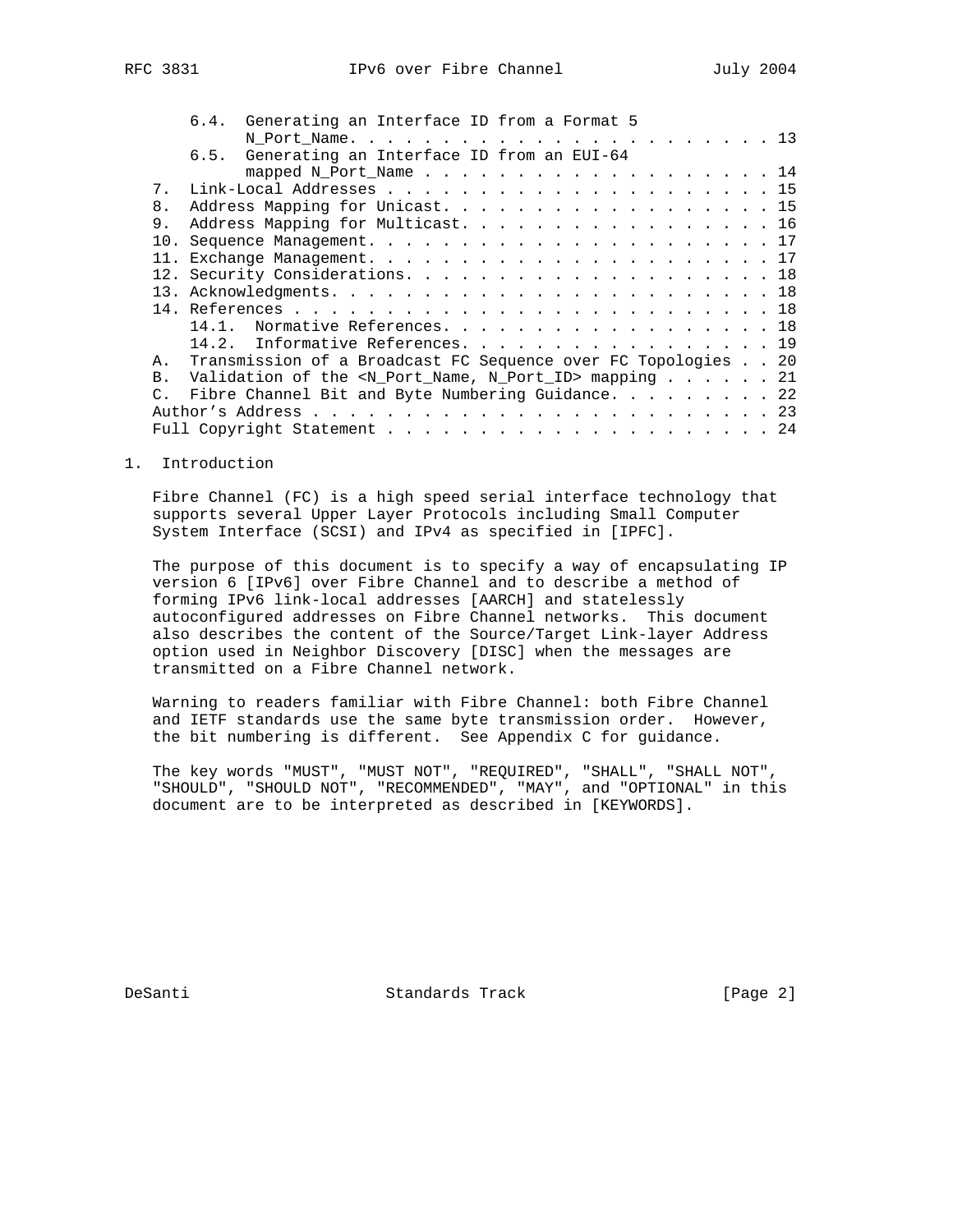# 2. Summary of Fibre Channel

## 2.1. Overview

 Fibre Channel (FC) is a gigabit speed network technology primarily used for Storage Networking. Fibre Channel is standardized in the T11 Technical Committee of the InterNational Committee for Information Technology Standards (INCITS), an American National Standard Institute (ANSI) accredited standards committee.

 Fibre Channel devices are called Nodes. Each Node has one or more Ports that connect to Ports of other devices. Fibre Channel may be implemented using any combination of the following three topologies:

- a point-to-point link between two Ports;
- a set of Ports interconnected by a switching network called a Fabric, as defined in [FC-FS];
- a set of Ports interconnected with a loop topology, as defined in [FC-AL-2].

 A Node Port is more precisely called an N\_Port. A Node Port that is capable of operating in a loop topology using the loop specific protocols is designated as an NL\_Port. The term Nx\_Port is used to generically indicate these two kinds of Node Port.

 A Fabric Port is more precisely called an F\_Port. A Fabric Port that is capable of operating in a loop topology using the loop specific protocols is designated as an FL\_Port. The term Fx\_Port is used to generically indicate these two kinds of Fabric Port.

 From an IPv6 point of view, a Fibre Channel network, built with any combination of the FC topologies described above, is an IPv6 Link [IPv6]. IPv6-capable Nx\_Ports are what [IPv6] calls Interfaces.

## 2.2. Identifiers and Login

 Fibre Channel entities are identified by permanent 64 bit long Name\_Identifiers. [FC-FS] defines several formats of Name\_Identifiers. The value of the first four bits defines the format of a Name\_Identifier. These names are referred to in a more precise manner as follows:

- an Nx\_Port's Name\_Identifier is called N\_Port\_Name;
- an Fx\_Port's Name\_Identifier is called F\_Port\_Name;
- a Node's Name\_Identifier is called Node\_Name;
- a Fabric's Name\_Identifier is called Fabric\_Name.

DeSanti Standards Track [Page 3]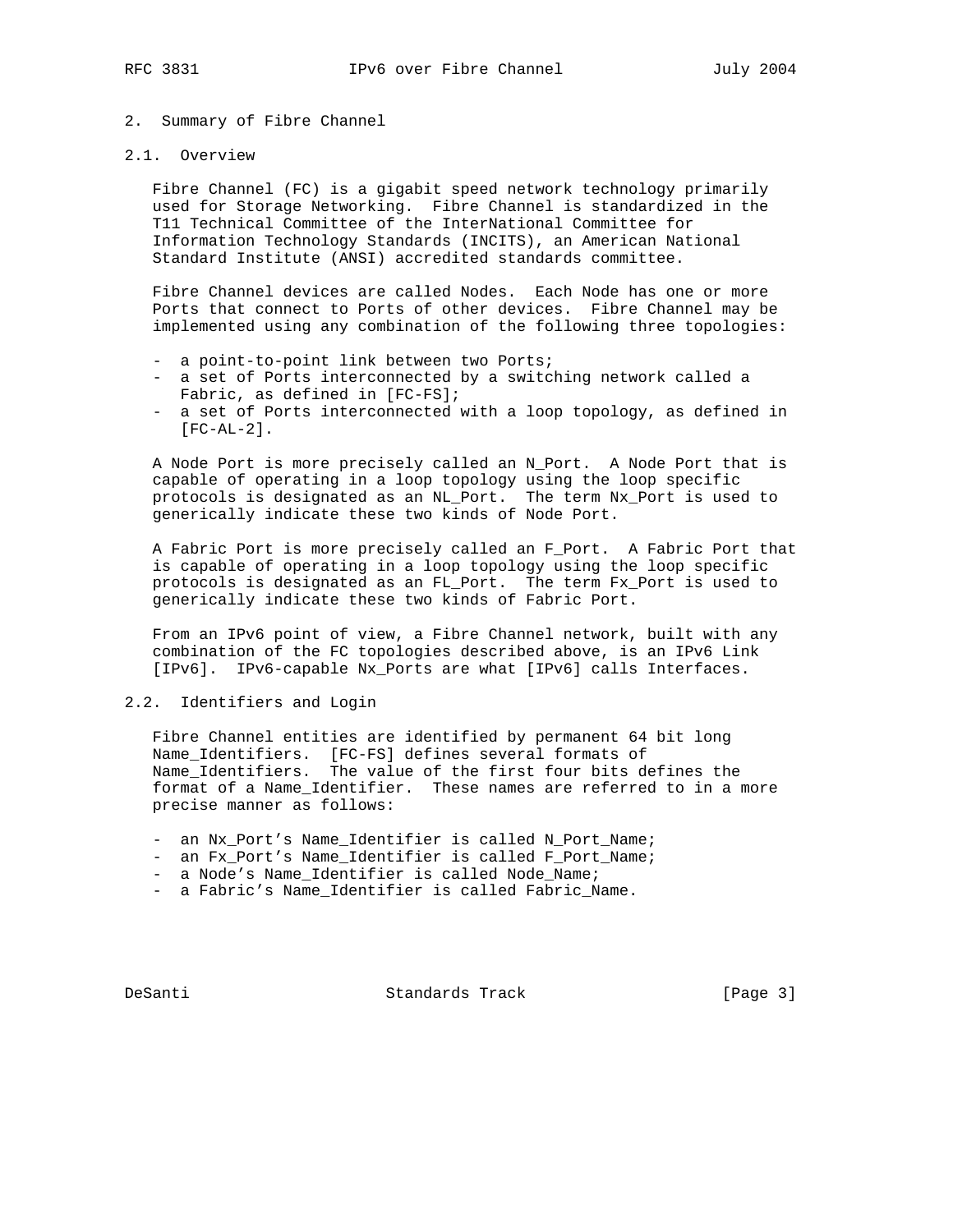An Nx\_Port connected to a Fibre Channel network is associated with two identifiers, its permanent N\_Port\_Name and a volatile 24 bit address called N\_Port\_ID. The N\_Port\_Name is used to identify the Nx\_Port, while the N\_Port\_ID is used for communications among Nx\_Ports.

 Each Nx\_Port acquires an N\_Port\_ID from the Fabric by performing a process called Fabric Login or FLOGI. The FLOGI process is used also to negotiate several communications parameters between the Nx\_Port and the Fabric, such as the receive data field size, which determines the maximum size of the Fibre Channel frames that may be transferred between the Nx\_Port and the Fabric.

 Before effective communication may take place between two Nx\_Ports, they must complete a process called Port Login or PLOGI. The PLOGI process provides each Nx\_Port with the other Nx\_Port's N\_Port\_Name, and negotiates several communication parameters, such as the receive data field size, which determines the maximum size of the Fibre Channel frames that may be transferred between the two Nx\_Ports.

 Both Fabric Login and Port Login may be explicit, i.e., performed using specific FC control messages (called Extended Link Services or ELS), or implicit, in which the parameters are specified by configuration or other methods.

2.3. FC Levels and Frame Format

 [FC-FS] describes the Fibre Channel protocol using 5 different levels. The FC-2 and FC-4 levels are relevant for this specification. The FC-2 level defines the FC frame format, the transport services, and control functions necessary for information transfer. The FC-4 level supports Upper Level Protocols, such as IPv4, IPv6 or SCSI. The Fibre Channel frame format is depicted in figure 1.

|     |           |           | Data Field |            |            |
|-----|-----------|-----------|------------|------------|------------|
| SOF | FC Header |           |            | <b>CRC</b> | <b>EOF</b> |
|     |           | Optional  | Frame      |            |            |
|     |           | Header(s) | Payload    |            |            |
|     |           |           |            |            |            |

Fig. 1: Fibre Channel Frame Format

 The Start of Frame (SOF) and End of Frame (EOF) are special FC transmission words that act as frame delimiters. The CRC is 4 octets long and uses the same 32-bit polynomial used in FDDI.

DeSanti Standards Track [Page 4]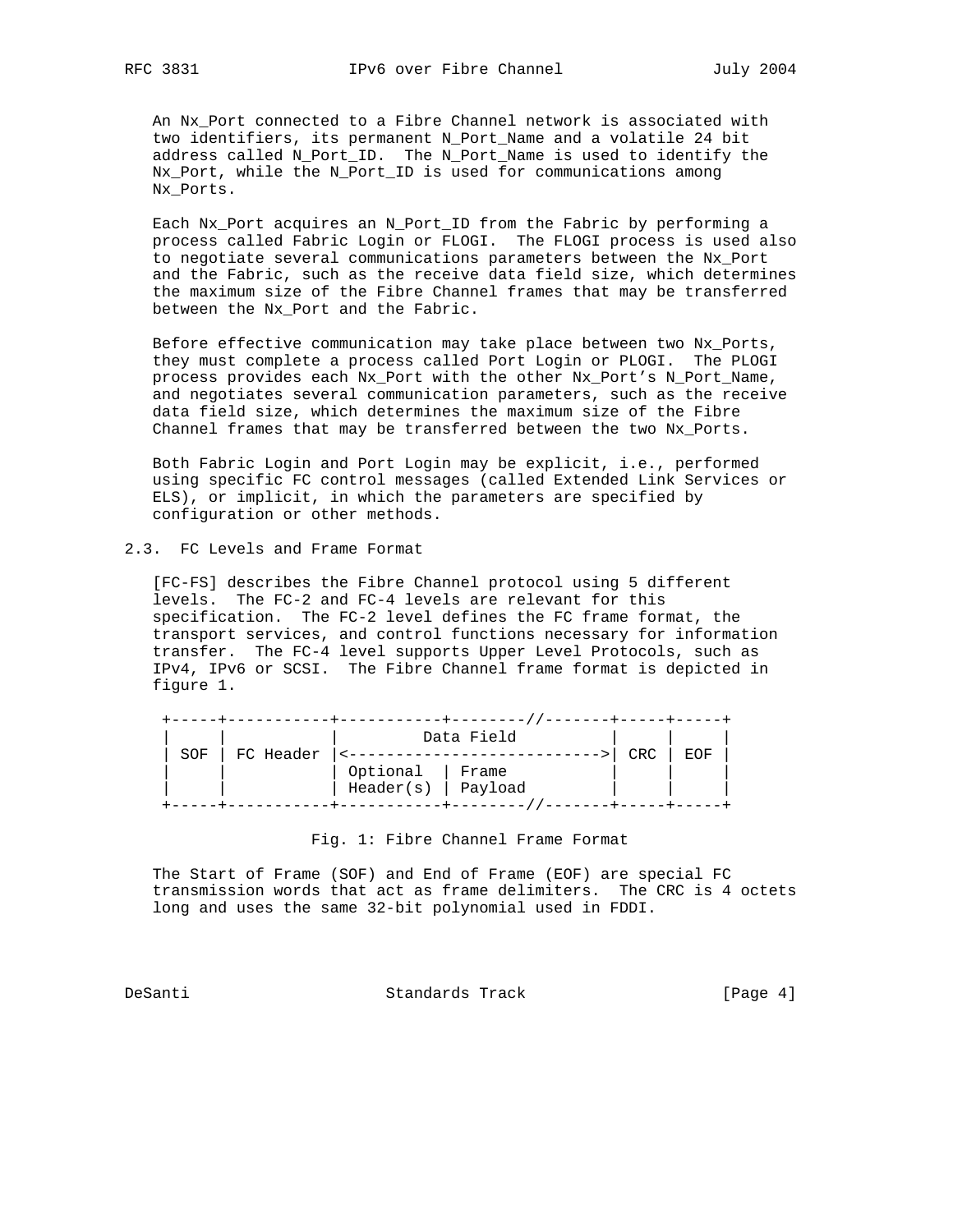The FC Header is 24 octets long and contains several fields associated with the identification and control of the Data Field.

 The Data Field is of variable size, ranging from 0 to 2112 octets, and includes the user data in the Frame Payload field, and Optional Headers. The currently defined Optional Headers are:

- ESP\_Header;
- Network\_Header;
- Association Header;
- Device\_Header.

 The value of the SOF field determines the FC Class of service associated with the frame. Five Classes of service are specified in [FC-FS]. They are distinguished primarily by the method of flow control between the communicating Nx\_Ports and by the level of data integrity provided. A given Fabric or Nx\_Port may support one or more of the following Classes of service:

- Class 1: Dedicated physical connection with delivery confirmation;
- Class 2: Frame multiplexed service with delivery confirmation;
- Class 3: Datagram service;
- Class 4: Fractional bandwidth;
- Class 6: Reliable multicast via dedicated connections.

## 2.4. Sequences and Exchanges

 An application level payload such as IPv6 is called Information Unit at the FC-4 level of Fibre Channel. Each FC-4 Information Unit is mapped to an FC Sequence by the FC-2 level. An FC Sequence consists of one or more FC frames related by the value of the Sequence\_ID (SEQ\_ID) field of the FC Header.

 The maximum data that may be carried by an FC frame is 2112 octets. The maximum usable frame size depends on the Fabric and Nx\_Port implementations and is negotiated during the Login process. Whenever an Information Unit to be transmitted exceeds this value, the FC-2 level segments it into multiple FC frames, sent as a single Sequence. The receiving Nx\_Port reassembles the Sequence of frames and delivers a reassembled Information Unit to the FC-4 level. The Sequence Count (SEQ\_CNT) field of the FC Header may be used to ensure frame ordering.

 Multiple Sequences may be related together as belonging to the same FC Exchange. The Exchange is a mechanism used by two Nx\_Ports to identify and manage an operation between them. The Exchange is opened when the operation is started between the two Nx\_Ports, and closed when the operation ends. FC frames belonging to the same

DeSanti Standards Track [Page 5]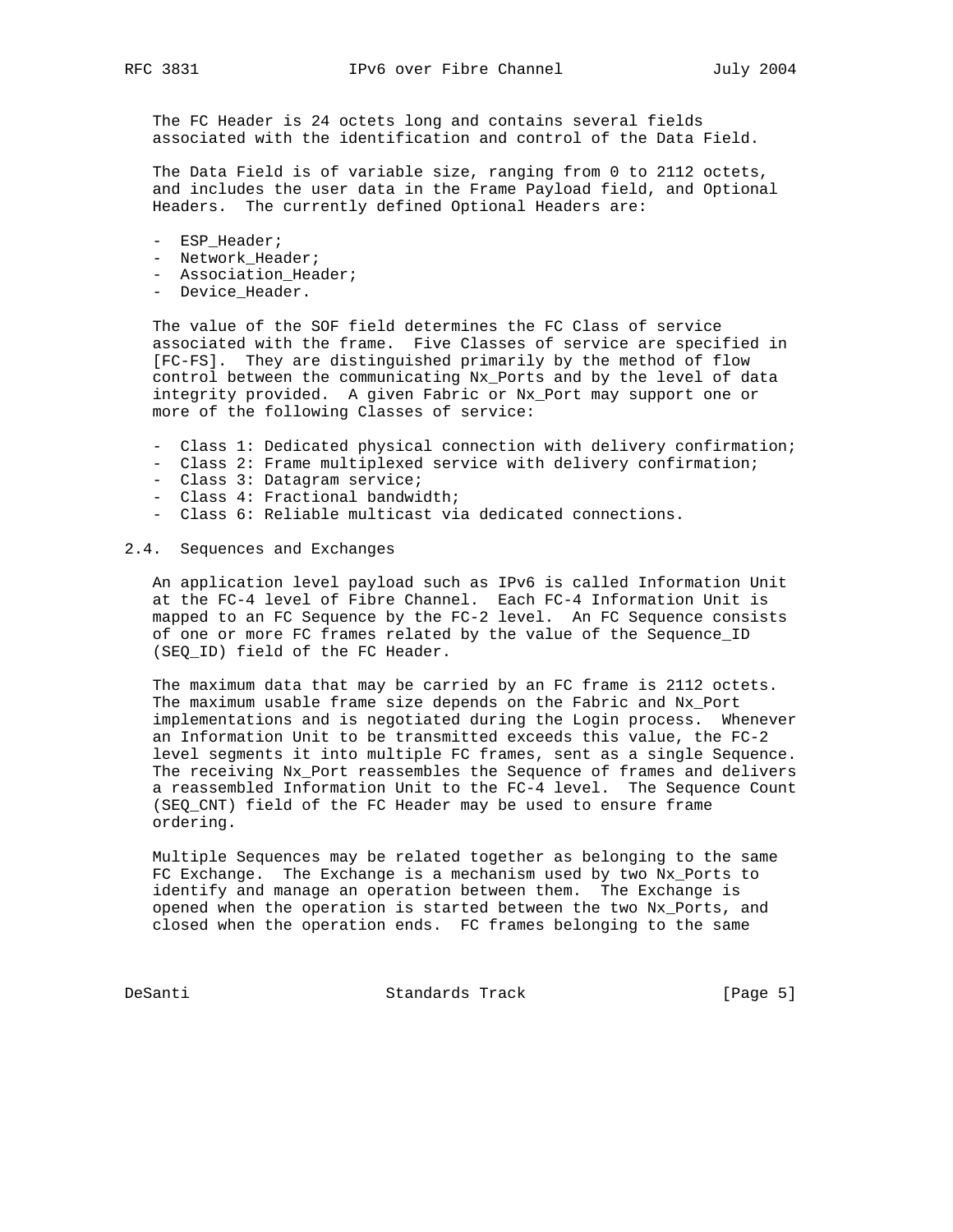Exchange are related by the value of the Exchange\_ID fields in the FC Header. An Originator Exchange\_ID (OX\_ID) and a Responder Exchange\_ID (RX\_ID) uniquely identify the Exchange.

3. IPv6 Capable Nx\_Ports

 This specification requires an IPv6 capable Nx\_Port to have the following properties:

- The format of its N Port Name MUST be one of  $0x1$ ,  $0x2$ ,  $0x5$ ,  $0xC$ , 0xD, 0xE, 0xF (see section 6.1). IPv6 support for other Name\_Identifier formats is outside the scope of this specification;
- It MUST support Class 3;
- It MUST support continuously increasing SEQ\_CNT [FC-FS];
- It MUST be able to transmit and receive an FC-4 Information Unit at least 1304 octets long;
- It SHOULD support a receive data field size for Device\_Data FC frames of at least 1024 octets.
- 4. IPv6 Encapsulation

4.1. FC Sequence Format

 An IPv6 packet is mapped to an Information Unit at the FC-4 level of Fibre Channel, which in turn is mapped to an FC Sequence by the FC-2 level. An FC Information Unit containing an IPv6 packet MUST carry the FC Network\_Header [FC-FS] and the LLC/SNAP header [IEEE-LLC], resulting in the FC Information Unit format depicted in figure 2.

DeSanti Standards Track [Page 6]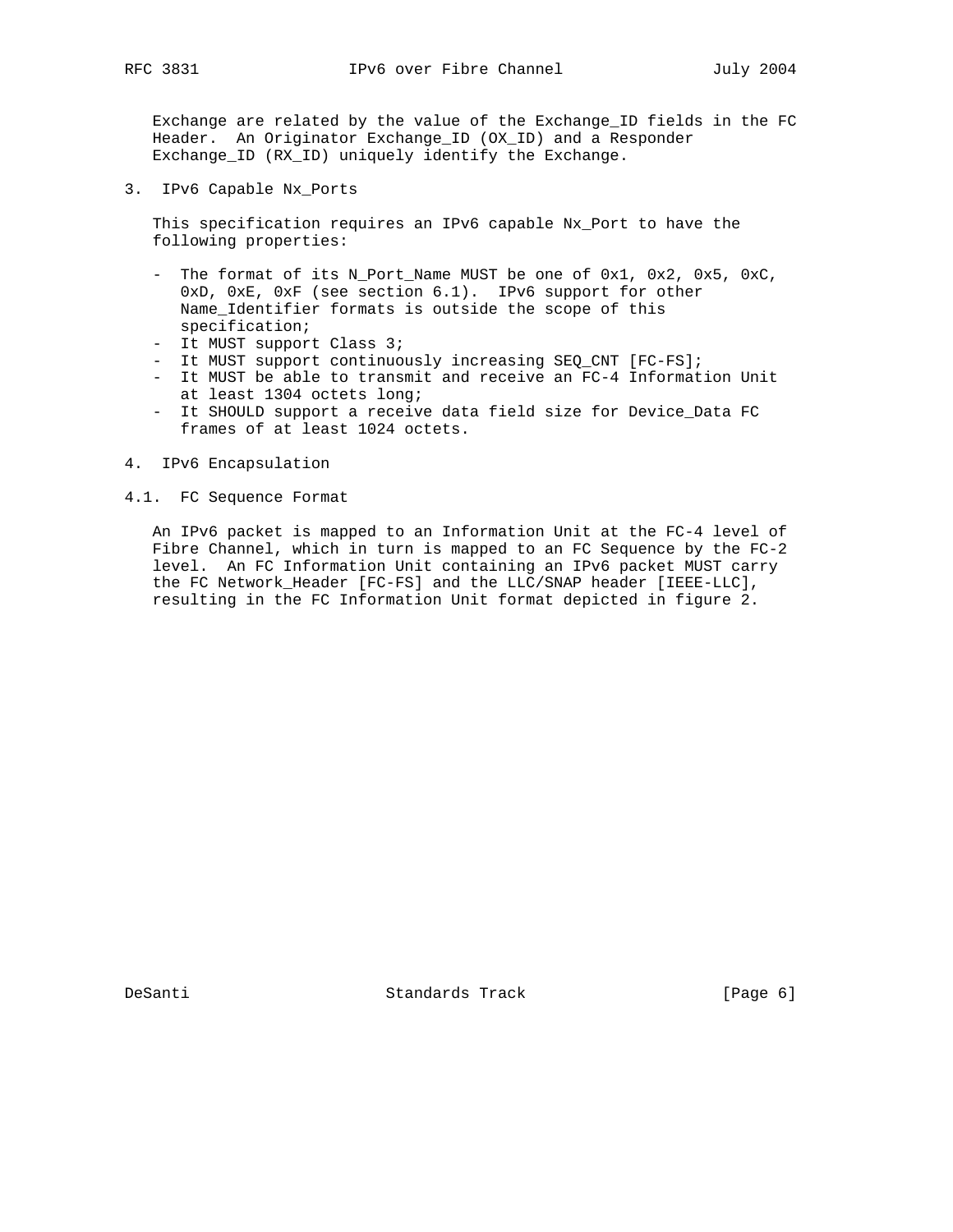| Network_Header  |  |
|-----------------|--|
| (16 octets)     |  |
|                 |  |
|                 |  |
|                 |  |
|                 |  |
|                 |  |
|                 |  |
|                 |  |
| LLC/SNAP header |  |
| $(8$ octets)    |  |
|                 |  |
|                 |  |
|                 |  |
|                 |  |
|                 |  |
|                 |  |
| IPv6 Packet     |  |
|                 |  |
|                 |  |
|                 |  |
|                 |  |
|                 |  |

Fig. 2: FC Information Unit Mapping an IPv6 Packet

 The FC ESP\_Header [FC-FS] MAY be used to secure the FC frames composing the FC Sequence. [AH] or [ESP] may be used to provide security at the IPv6 layer. Other types of FC Optional Header MUST NOT be used in an IPv6 FC Sequence.

 Typically, a Sequence consists of more than one frame. Only the first frame of the Sequence MUST include the FC Network\_Header and the LLC/SNAP header. The other frames MUST NOT include them, as depicted in figure 3.

First Frame of an IPv6 FC Sequence

|                                                                  | ---------+------------------+------- / / ------- |                 |
|------------------------------------------------------------------|--------------------------------------------------|-----------------|
| FC Header   FC Network Header   LLC/SNAP header   First chunk of |                                                  |                 |
|                                                                  |                                                  | the IPv6 Packet |
|                                                                  |                                                  |                 |

 Subsequent Frames of an IPv6 FC Sequence +-----------+-----------------//------------------+ | FC Header | Additional chunk of the IPv6 Packet | +-----------+----------------//-------------------+

Fig. 3: Optional Headers in an IPv6 FC Sequence

DeSanti Standards Track [Page 7]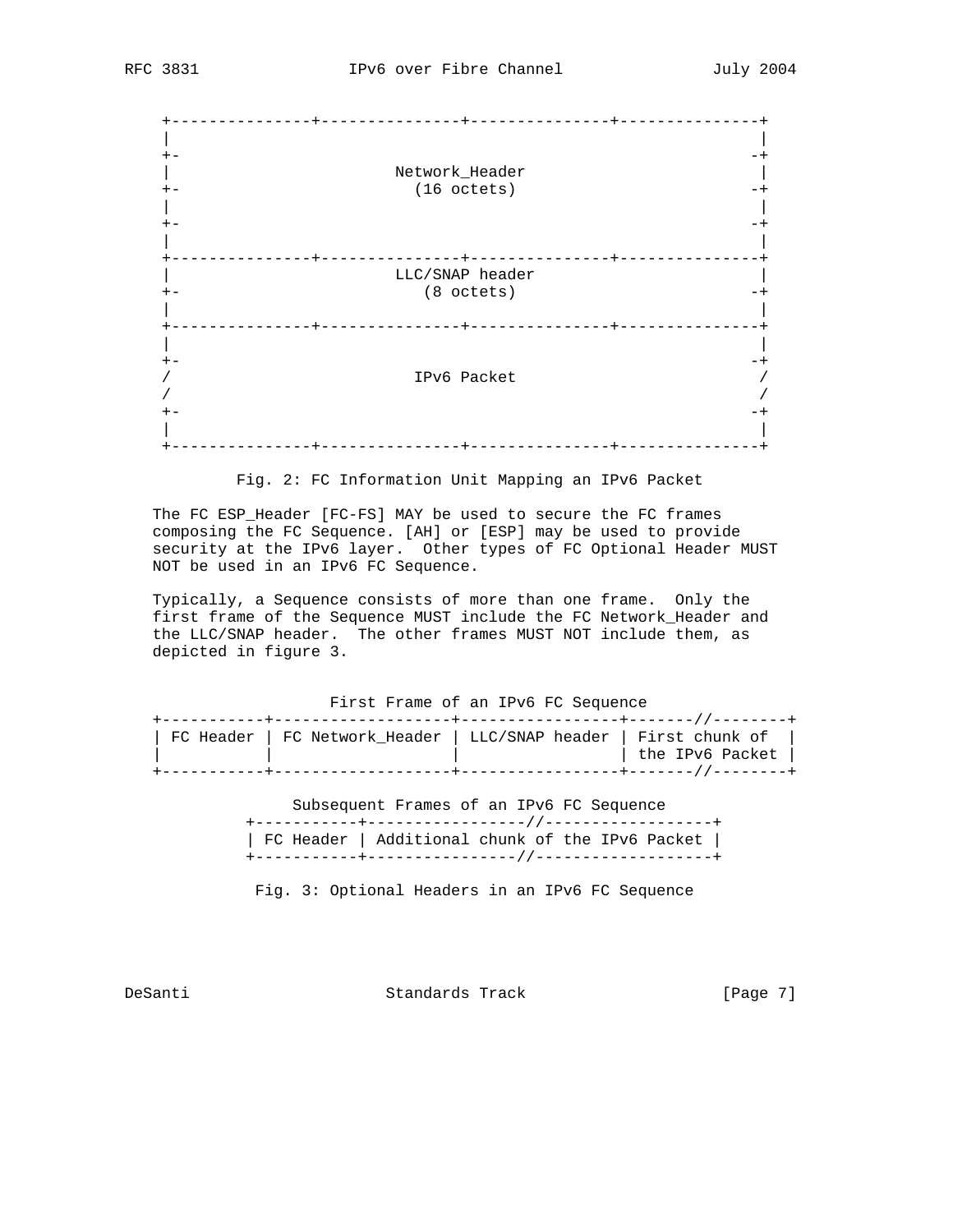# 4.2. FC Classes of Service

 This specification uses FC Class 3. IPv6 packets carrying Neighbor Discovery [DISC] messages MUST be encapsulated in Class 3 FC frames. Other IPv6 packets SHOULD use Class 3 as well. The use of other Classes of service is outside the scope of this specification.

# 4.3. FC Header Code Points

 The fields of the Fibre Channel Header are depicted in figure 4. The D\_ID and S\_ID fields contain respectively the destination N\_Port\_ID and the source N\_Port\_ID. To encapsulate IPv6 over Fibre Channel the following code points MUST be used:

- R\_CTL: 0x04 (Device\_Data frame with Unsolicited Data Information Category [FC-FS])
- TYPE: 0x05 (IP over Fibre Channel)
- CS\_CTL/Prio: 0x0
- DF\_CTL: 0x20 (Network\_Header) for the first FC frame of an IPv6 Sequence, 0x00 for the following FC frames. If the FC ESP\_Header is used, then 0x60 for the first FC frame of an IPv6 Sequence, 0x40 for the following FC frames.
- F\_CTL, SEQ\_ID, SEQ\_CNT, OX\_ID, RX\_ID, Parameter: see section 10, section 11, and [FC-FS] for additional requirements.

|             |        | 0 1 2 3 4 5 6 7 8 9 0 1 2 3 4 5 6 7 8 9 0 1 2 3 4 5 6 7 8 9 0 1 |  |
|-------------|--------|-----------------------------------------------------------------|--|
| R CTL       |        | D ID                                                            |  |
| CS CTL/Prio |        | ------+------<br>S ID                                           |  |
| TYPE        |        | F CTL                                                           |  |
| SEQ ID      | DF CTL | SEQ CNT<br>-----+--                                             |  |
| OX ID       |        | RX ID                                                           |  |
|             |        | Parameter                                                       |  |
|             |        |                                                                 |  |

Fig. 4: FC Header Format

DeSanti Standards Track [Page 8]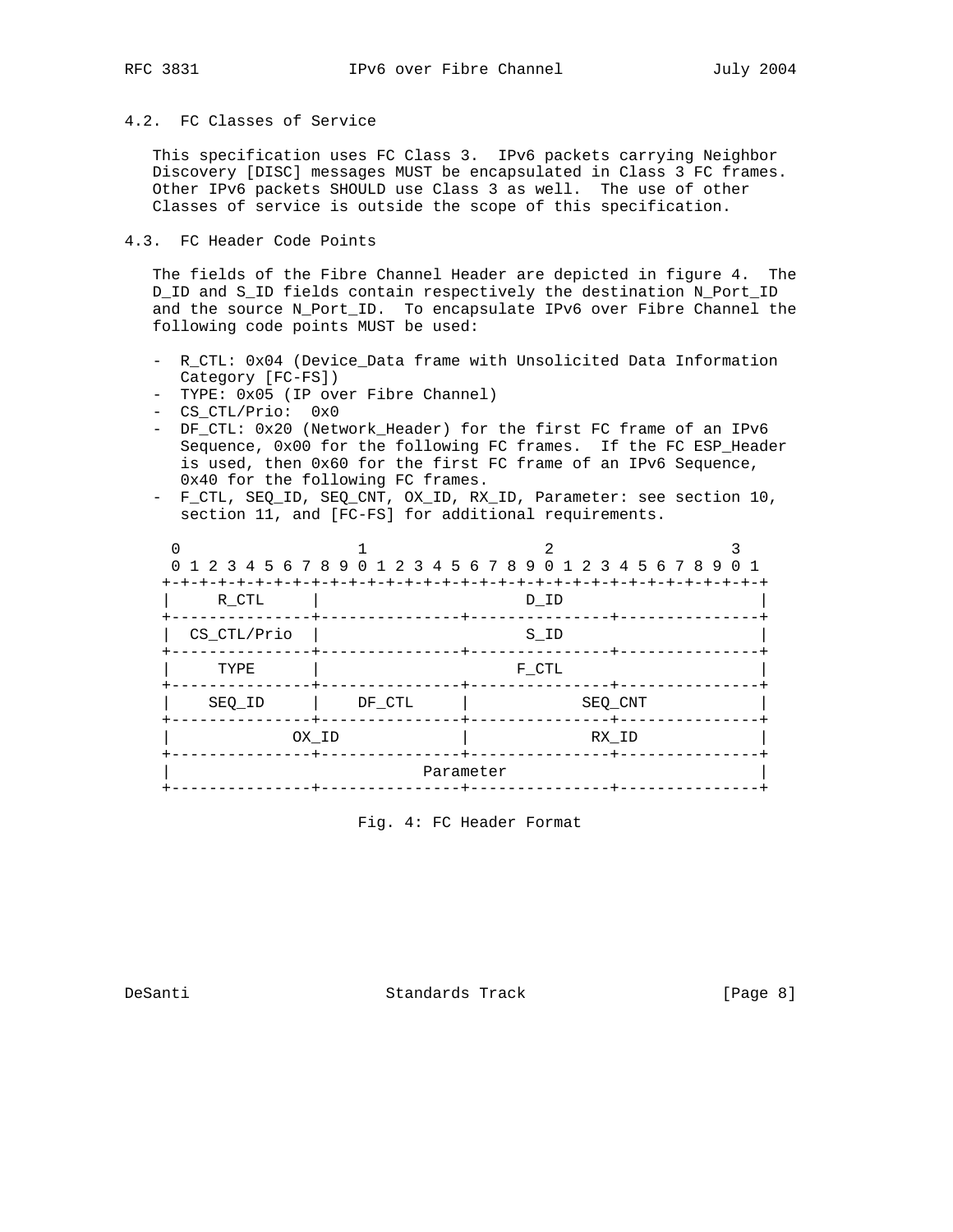# 4.4. FC Network\_Header

 The fields of the FC Network\_Header are depicted in figure 5. For use with IPv6 the N\_Port\_Names formats MUST be one of 0x1, 0x2, 0x5, 0xC, 0xD, 0xE, 0xF. IPv6 support for other Name\_Identifier formats is outside the scope of this specification.

 $0$  1 2 3 0 1 2 3 4 5 6 7 8 9 0 1 2 3 4 5 6 7 8 9 0 1 2 3 4 5 6 7 8 9 0 1 +-+-+-+-+-+-+-+-+-+-+-+-+-+-+-+-+-+-+-+-+-+-+-+-+-+-+-+-+-+-+-+-+ | | +- Destination N\_Port\_Name -+ | | +---------------------------------------------------------------+ | | +- Source N\_Port\_Name -+ | | +---------------------------------------------------------------+

Fig. 5: FC Network\_Header Format

## 4.5. LLC/SNAP Header

 The fields of the LLC/SNAP Header [IEEE-LLC] are depicted in figure 6. To encapsulate IPv6 over Fibre Channel the following code points MUST be used:

 - DSAP: 0xAA - SSAP: 0xAA - CTRL: 0x03 - OUI: 0x00-00-00 - PID: 0x86-DD

|  |  |      |  |  |       | 0 1 2 3 4 5 6 7 8 9 0 1 2 3 4 5 6 7 8 9 0 1 2 3 4 5 6 7 8 9 0 1 |      |  |  |  |      |  |  |     |  |     |  |  |
|--|--|------|--|--|-------|-----------------------------------------------------------------|------|--|--|--|------|--|--|-----|--|-----|--|--|
|  |  |      |  |  |       |                                                                 |      |  |  |  |      |  |  |     |  |     |  |  |
|  |  | DSAP |  |  |       |                                                                 | SSAP |  |  |  | CTRL |  |  |     |  | OUT |  |  |
|  |  |      |  |  |       |                                                                 |      |  |  |  |      |  |  |     |  |     |  |  |
|  |  |      |  |  | . TIT |                                                                 |      |  |  |  |      |  |  | PTD |  |     |  |  |
|  |  |      |  |  |       |                                                                 |      |  |  |  |      |  |  |     |  |     |  |  |

Fig. 6: LLC/SNAP Header Format

4.6. Bit and Byte Ordering

 IPv6 packets are mapped to the FC-4 level using the big-endian byte ordering that corresponds to the standard network byte order or canonical form.

DeSanti Standards Track [Page 9]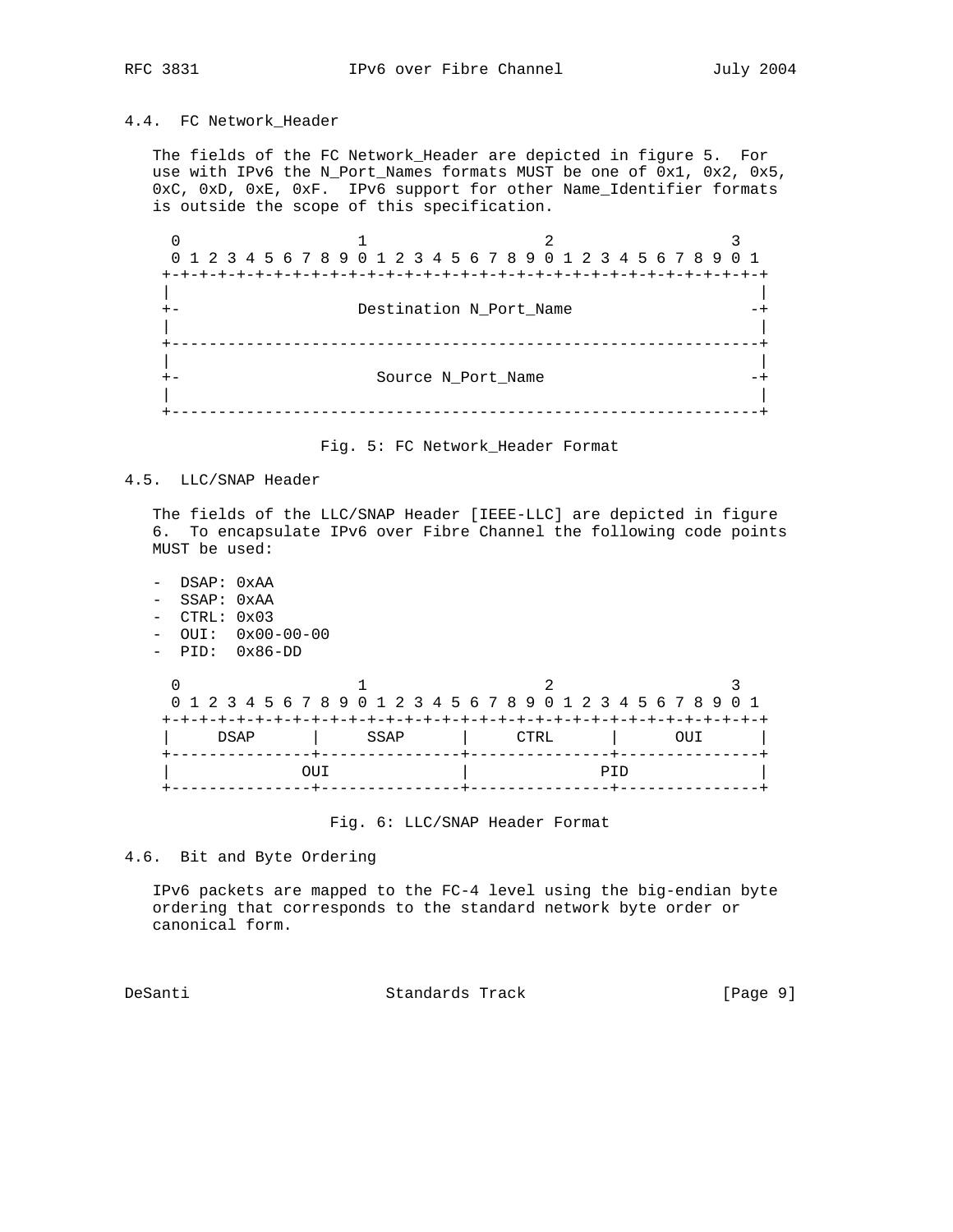# 5. Maximum Transfer Unit

 The default MTU size for IPv6 [IPv6] packets over Fibre Channel is 65280 octets. This size may be reduced by a Router Advertisement [DISC] containing an MTU option that specifies a smaller MTU, or by manual configuration of each Nx\_Port. However, as required by [IPv6], the MTU MUST NOT be lower than 1280 octets. If a Router Advertisement received on an Nx\_Port has an MTU option specifying an MTU larger than 65280, or larger than a manually configured value, that MTU option MAY be logged to system management but MUST be otherwise ignored.

 As the default MTU size far exceeds the message sizes typically used in the Internet, an IPv6 over FC implementation SHOULD implement Path MTU Discovery [PMTUD], or at least maintain different MTU values for on-link and off-link destinations.

 For correct operation in a routed environment, it is critically important to configure an appropriate MTU option in Router Advertisements.

 For correct operation when mixed media (e.g., Ethernet and Fibre Channel) are bridged together, the smallest MTU of all the media must be advertised by routers in an MTU option. If there are no routers present, this MTU must be manually configured in each node which is connected to a medium with a default MTU larger than the smallest MTU.

- 6. Stateless Address Autoconfiguration
- 6.1. IPv6 Interface Identifier and Address Prefix

 The IPv6 Interface ID [AARCH] for an Nx\_Port is based on the EUI-64 address [EUI64] derived from the Nx\_Port's N\_Port\_Name. The IPv6 Interface Identifier is obtained by complementing the Universal/Local bit of the OUI field of the derived EUI-64 address.

 [FC-FS] specifies a method to map format 0x1 (IEEE 48 bit address), or 0x2 (IEEE Extended), or 0x5 (IEEE Registered) FC Name\_Identifiers in EUI-64 addresses. This allows the usage of these Name\_Identifiers to support IPv6. [FC-FS] also defines EUI-64 mapped FC Name\_Identifiers (formats 0xC, 0xD, 0xE, and 0xF), that are derived from an EUI-64 address. It is possible to reverse this address mapping to obtain the original EUI-64 address in order to support IPv6.

DeSanti Standards Track [Page 10]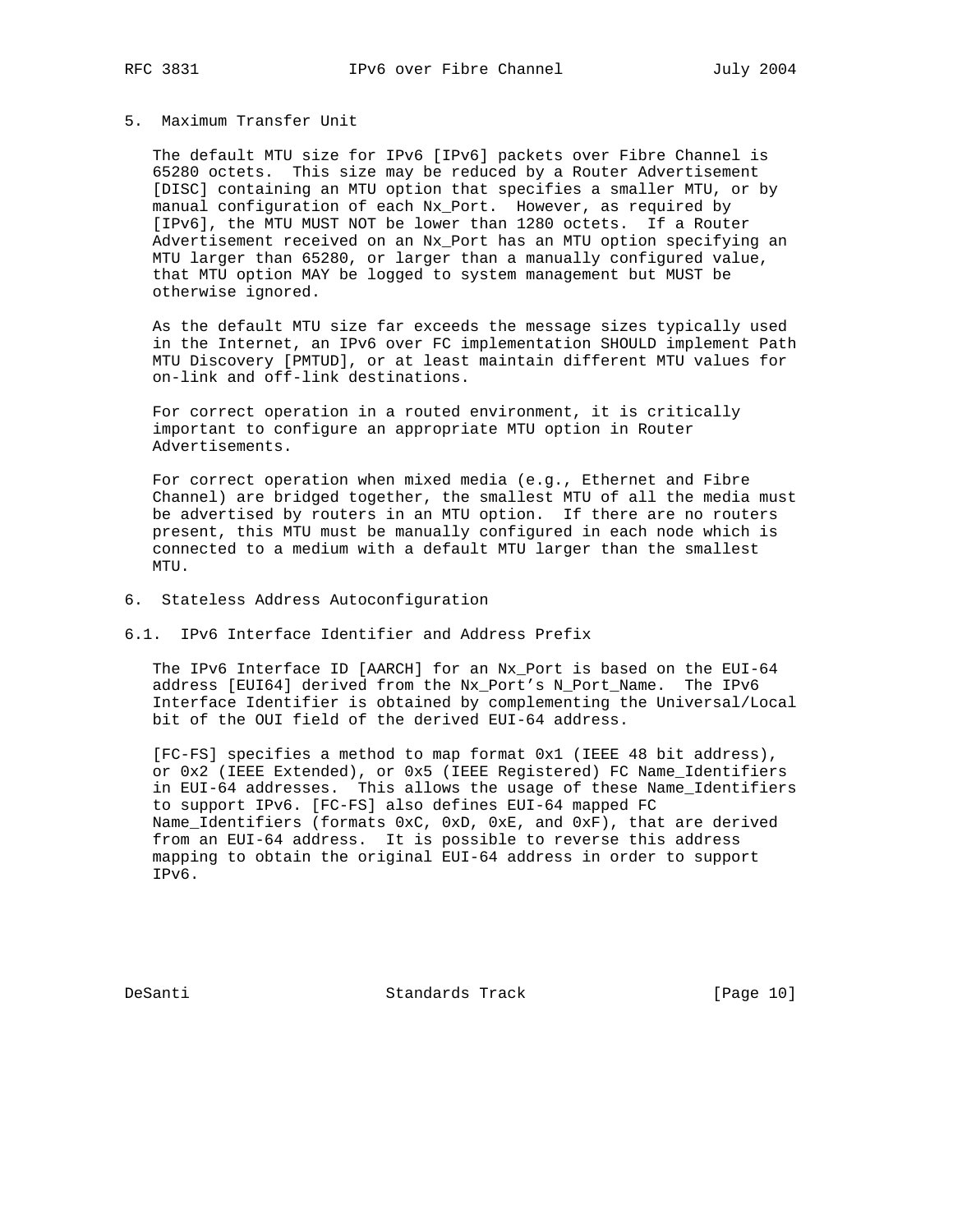Stateless address autoconfiguration MUST be performed as specified in [ACONF]. An IPv6 Address Prefix used for stateless address autoconfiguration of an Nx\_Port MUST have a length of 64 bits.

6.2. Generating an Interface ID from a Format 1 N\_Port\_Name

The Name\_Identifier format 0x1 is depicted in figure 7.

|      |                | 0 1 2 3 4 5 6 7 8 9 0 1 2 3 4 5 6 7 8 9 0 1 2 3 4 5 6 7 8 9 0 1 |  |
|------|----------------|-----------------------------------------------------------------|--|
|      |                |                                                                 |  |
| 0001 | $0 \times 000$ | OHT                                                             |  |
| (111 |                | VSTD                                                            |  |
|      |                |                                                                 |  |

Fig. 7: Format 0x1 Name\_Identifier

 The EUI-64 address derived from this Name\_Identifier has the format depicted in figure 8 [FC-FS].

|                               | 0 1 2 3 4 5 6 7 8 9 0 1 2 3 4 5 6 7 8 9 0 1 2 3 4 5 6 7 8 9 0 1 |                |
|-------------------------------|-----------------------------------------------------------------|----------------|
|                               |                                                                 |                |
| OUI with complemented U/L bit |                                                                 | 0 0 0 1   VSID |
|                               |                                                                 |                |
| VSTD                          | $0 \times 000$                                                  |                |
|                               |                                                                 |                |

Fig. 8: EUI-64 Address from a Format 0x1 Name\_Identifier

 The IPv6 Interface Identifier is obtained from this EUI-64 address by complementing the U/L bit in the OUI field. So the OUI in the IPv6 Interface ID is exactly as in the FC Name\_Identifier. The resulting IPv6 Interface Identifier has local scope [AARCH] and the format depicted in figure 9.

| 0 1 2 3 4 5 6 7 8 9 0 1 2 3 4 5 6 7 8 9 0 1 2 3 4 5 6 7 8 9 0 1 |  |  |      |      |  |  |  |  |  |                 |  |                |  |  |  |
|-----------------------------------------------------------------|--|--|------|------|--|--|--|--|--|-----------------|--|----------------|--|--|--|
|                                                                 |  |  |      |      |  |  |  |  |  |                 |  |                |  |  |  |
|                                                                 |  |  |      | OTTT |  |  |  |  |  |                 |  |                |  |  |  |
|                                                                 |  |  |      |      |  |  |  |  |  | ---+-------+--- |  |                |  |  |  |
|                                                                 |  |  | VSTD |      |  |  |  |  |  |                 |  | $0 \times 000$ |  |  |  |
|                                                                 |  |  |      |      |  |  |  |  |  |                 |  |                |  |  |  |

Fig. 9: IPv6 Interface ID from a Format 0x1 Name\_Identifier

DeSanti Standards Track [Page 11]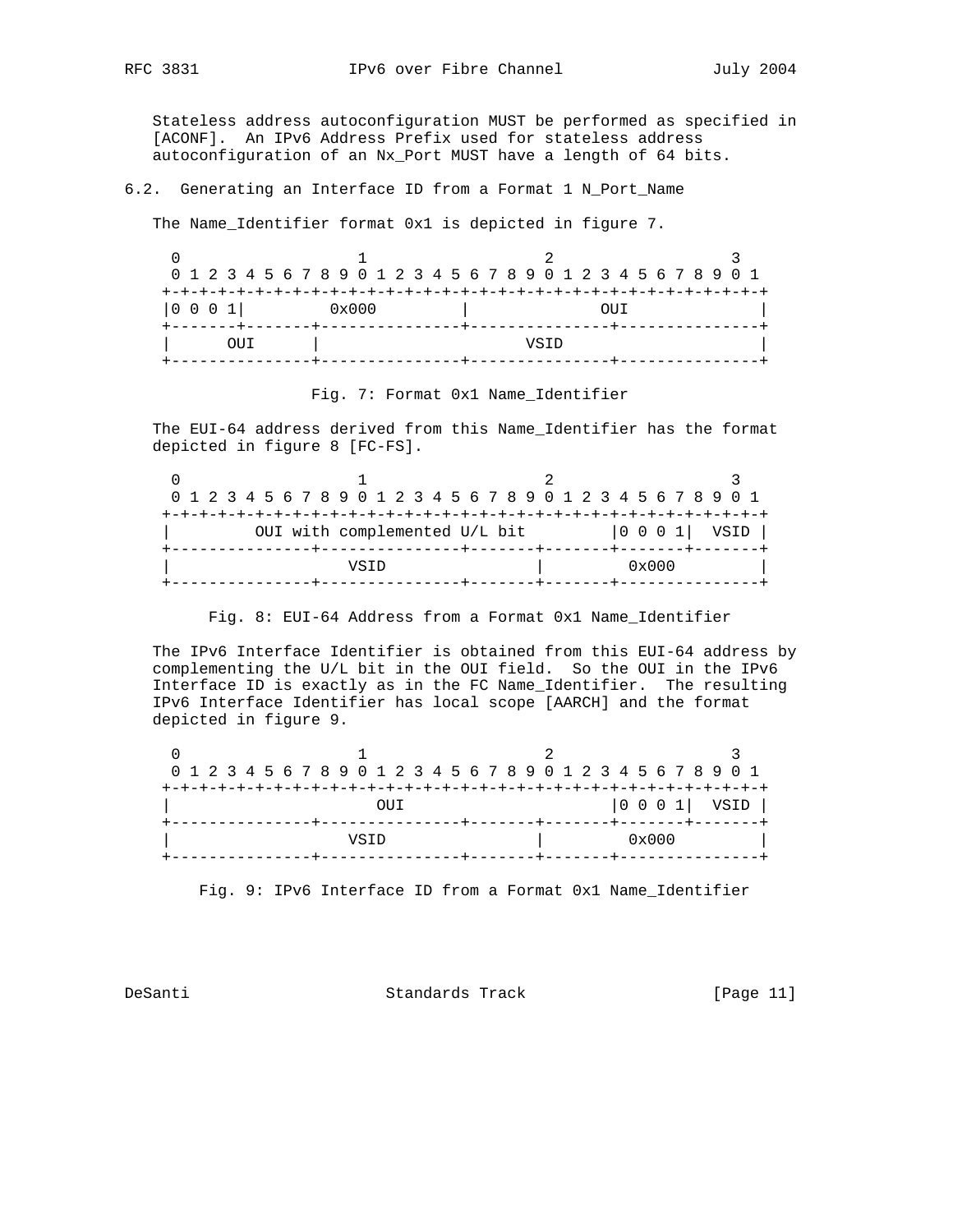As an example, the FC Name\_Identifier 0x10-00-34-63-46-AB-CD-EF generates the IPv6 Interface Identifier 3463:461A:BCDE:F000.

6.3. Generating an Interface ID from a Format 2 N\_Port\_Name

The Name\_Identifier format 0x2 is depicted in figure 10.

|                   |                 | 0 1 2 3 4 5 6 7 8 9 0 1 2 3 4 5 6 7 8 9 0 1 2 3 4 5 6 7 8 9 0 1 |  |
|-------------------|-----------------|-----------------------------------------------------------------|--|
|                   |                 |                                                                 |  |
| $ 0 \t0 \t1 \t0 $ | Vendor Specific | OUT                                                             |  |
|                   |                 |                                                                 |  |
|                   |                 | VSTD                                                            |  |
|                   |                 |                                                                 |  |

Fig. 10: Format 0x2 Name\_Identifier

 The EUI-64 address derived from this Name\_Identifier has the format depicted in figure 11 [FC-FS].

| 0 1 2 3 4 5 6 7 8 9 0 1 2 3 4 5 6 7 8 9 0 1 2 3 4 5 6 7 8 9 0 1 |                 |
|-----------------------------------------------------------------|-----------------|
| OUI with complemented U/L bit                                   |                 |
| VSTD                                                            | Vendor Specific |

Fig. 11: EUI-64 Address from a Format 0x2 Name\_Identifier

 The IPv6 Interface Identifier is obtained from this EUI-64 address by complementing the U/L bit in the OUI field. So the OUI in the IPv6 Interface ID is exactly as in the FC Name\_Identifier. The resulting IPv6 Interface Identifier has local scope [AARCH] and the format depicted in figure 12.

|      | 0 1 2 3 4 5 6 7 8 9 0 1 2 3 4 5 6 7 8 9 0 1 2 3 4 5 6 7 8 9 0 1 |  |
|------|-----------------------------------------------------------------|--|
| DU L |                                                                 |  |
| VSTD | ---+-------+------<br>Vendor Specific                           |  |

Fig. 12: IPv6 Interface ID from a Format 0x2 Name\_Identifier

 As an example, the FC Name\_Identifier 0x27-89-34-63-46-AB-CD-EF generates the IPv6 Interface Identifier 3463:462A:BCDE:F789.

DeSanti Standards Track [Page 12]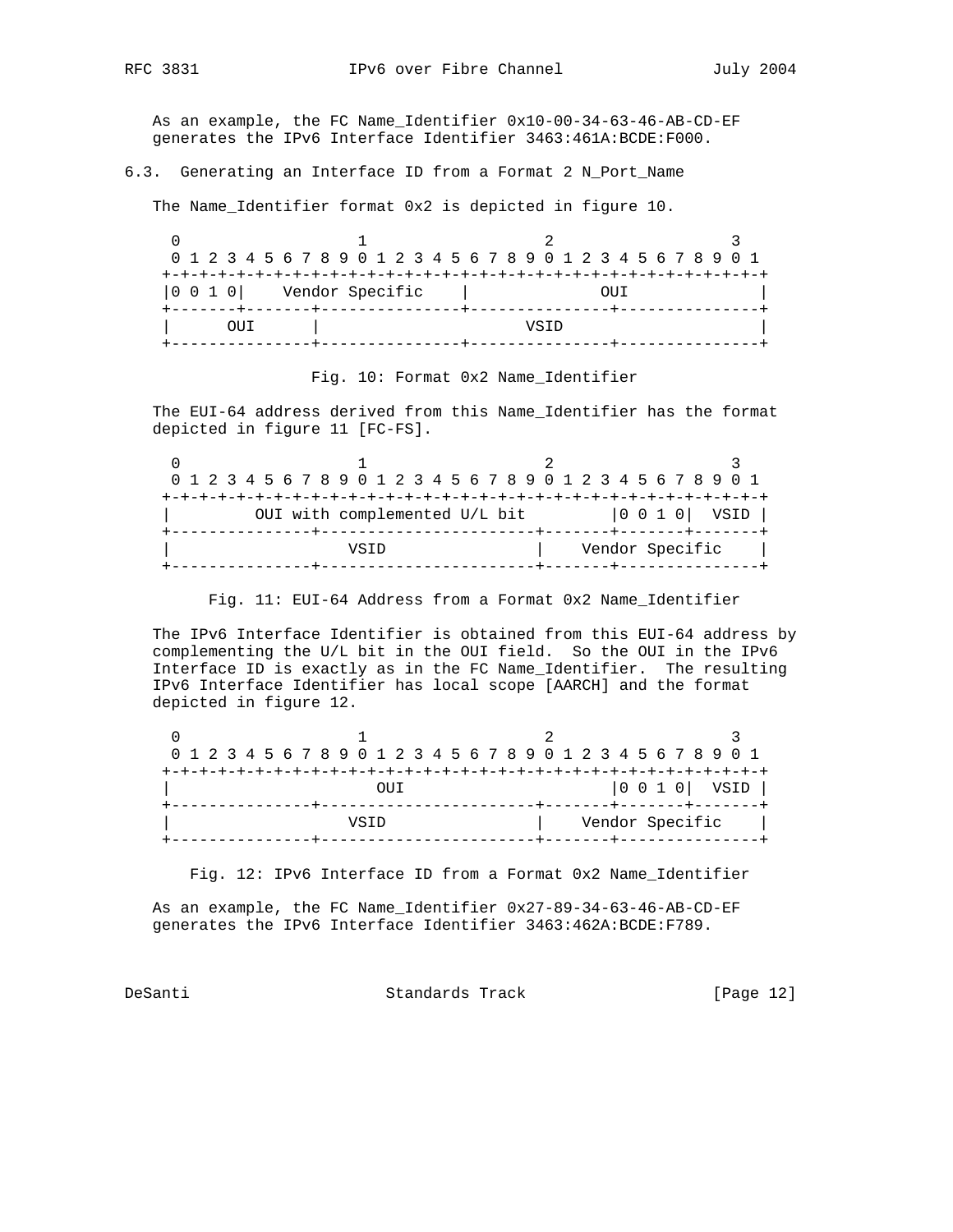# 6.4. Generating an Interface ID from a Format 5 N\_Port\_Name

The Name\_Identifier format 0x5 is depicted in figure 13.

| 0 1 2 3 4 5 6 7 8 9 0 1 2 3 4 5 6 7 8 9 0 1 2 3 4 5 6 7 8 9 0 1 |  |  |  |  |  |  |      |  |  |  |  |  |  |  |      |  |
|-----------------------------------------------------------------|--|--|--|--|--|--|------|--|--|--|--|--|--|--|------|--|
|                                                                 |  |  |  |  |  |  |      |  |  |  |  |  |  |  |      |  |
| 0101                                                            |  |  |  |  |  |  | OTTT |  |  |  |  |  |  |  | VSID |  |
|                                                                 |  |  |  |  |  |  |      |  |  |  |  |  |  |  |      |  |
|                                                                 |  |  |  |  |  |  | VSTD |  |  |  |  |  |  |  |      |  |
|                                                                 |  |  |  |  |  |  |      |  |  |  |  |  |  |  |      |  |

# Fig. 13: Format 0x5 Name\_Identifier

 The EUI-64 address derived from this Name\_Identifier has the format depicted in figure 14 [FC-FS].

|  |      | 0 1 2 3 4 5 6 7 8 9 0 1 2 3 4 5 6 7 8 9 0 1 2 3 4 5 6 7 8 9 0 1 |  |  |  |  |  |  |  |  |  |  |  |  |  |  |  |  |                                       |  |  |  |  |  |  |  |  |  |  |
|--|------|-----------------------------------------------------------------|--|--|--|--|--|--|--|--|--|--|--|--|--|--|--|--|---------------------------------------|--|--|--|--|--|--|--|--|--|--|
|  |      |                                                                 |  |  |  |  |  |  |  |  |  |  |  |  |  |  |  |  | +-+-+-+-+-+-+-+-+-+-+-+-+-+-+-+-+-+-+ |  |  |  |  |  |  |  |  |  |  |
|  |      | 0 1 0 1   VSID<br>OUI with complemented U/L bit                 |  |  |  |  |  |  |  |  |  |  |  |  |  |  |  |  |                                       |  |  |  |  |  |  |  |  |  |  |
|  |      |                                                                 |  |  |  |  |  |  |  |  |  |  |  |  |  |  |  |  |                                       |  |  |  |  |  |  |  |  |  |  |
|  | VSTD |                                                                 |  |  |  |  |  |  |  |  |  |  |  |  |  |  |  |  |                                       |  |  |  |  |  |  |  |  |  |  |
|  |      |                                                                 |  |  |  |  |  |  |  |  |  |  |  |  |  |  |  |  |                                       |  |  |  |  |  |  |  |  |  |  |

Fig. 14: EUI-64 Address from a Format 0x5 Name\_Identifier

 The IPv6 Interface Identifier is obtained from this EUI-64 address complementing the U/L bit in the OUI field. So the OUI in the IPv6 Interface ID is exactly as in the FC Name\_Identifier. The resulting IPv6 Interface Identifier has local scope [AARCH] and the format depicted in figure 15.

|  |  |      |  |  |  |  |  |  |  |  |  |  |  |  |  |  |  |  |  |  |  |  |  |  |  | 0 1 2 3 4 5 6 7 8 9 0 1 2 3 4 5 6 7 8 9 0 1 2 3 4 5 6 7 8 9 0 1 |  |  |  |
|--|--|------|--|--|--|--|--|--|--|--|--|--|--|--|--|--|--|--|--|--|--|--|--|--|--|-----------------------------------------------------------------|--|--|--|
|  |  |      |  |  |  |  |  |  |  |  |  |  |  |  |  |  |  |  |  |  |  |  |  |  |  |                                                                 |  |  |  |
|  |  | OUT  |  |  |  |  |  |  |  |  |  |  |  |  |  |  |  |  |  |  |  |  |  |  |  |                                                                 |  |  |  |
|  |  |      |  |  |  |  |  |  |  |  |  |  |  |  |  |  |  |  |  |  |  |  |  |  |  |                                                                 |  |  |  |
|  |  | VSTD |  |  |  |  |  |  |  |  |  |  |  |  |  |  |  |  |  |  |  |  |  |  |  |                                                                 |  |  |  |
|  |  |      |  |  |  |  |  |  |  |  |  |  |  |  |  |  |  |  |  |  |  |  |  |  |  |                                                                 |  |  |  |

Fig. 15: IPv6 Interface ID from a Format 0x5 Name\_Identifier

 As an example, the FC Name\_Identifier 0x53-46-34-6A-BC-DE-F7-89 generates the IPv6 Interface Identifier 3463:465A:BCDE:F789.

DeSanti Standards Track [Page 13]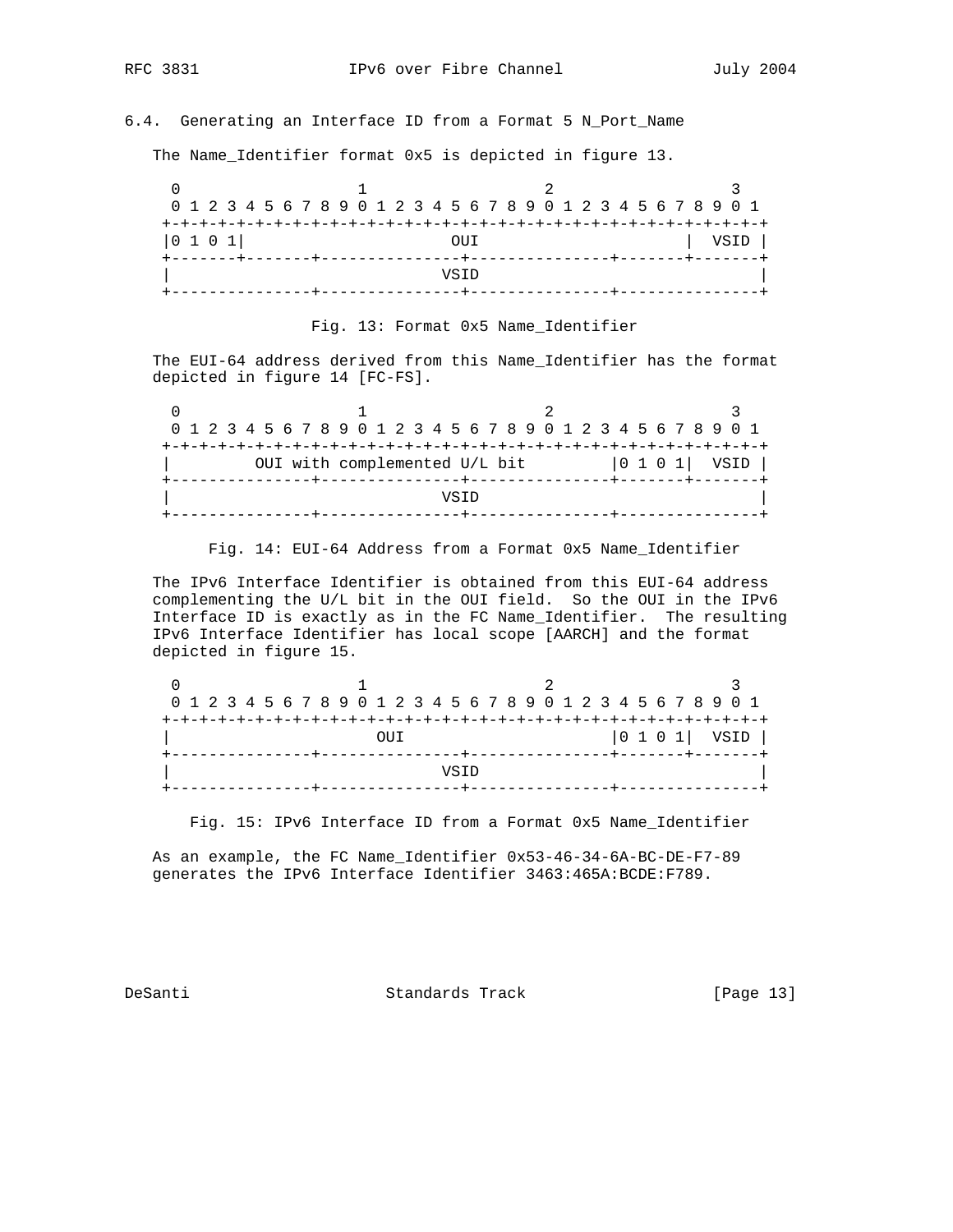6.5. Generating an Interface ID from an EUI-64 mapped N\_Port\_Name

 The EUI-64 mapped Name\_Identifiers formats (formats 0xC through 0xF) are derived from an EUI-64 address by compressing the OUI field of such addresses. The compression is performed by removing from the OUI the Universal/Local and Individual/Group bits, and by putting bits 0 to 5 of the OUI in the first octet of the Name\_Identifier, and bits 8 to 23 of the OUI in the second and third octet of the Name\_Identifier, as shown in figure 16.

| 0 1 2 3 4 5 6 7 8 9 0 1 2 3 4 5 6 7 8 9 0 1 2 3 4 5 6 7 8 9 0 1 |      |
|-----------------------------------------------------------------|------|
|                                                                 |      |
| $ 1 1 $ OUI $[05]$  <br>OUI[823]                                | VSTD |
| VSTD                                                            |      |
|                                                                 |      |

Fig. 16: EUI-64 Mapped Name\_Identifiers Format

 The EUI-64 address used to generate the Name\_Identifier shown in figure 16 has the format depicted in figure 17.

|              |          | 0 1 2 3 4 5 6 7 8 9 0 1 2 3 4 5 6 7 8 9 0 1 2 3 4 5 6 7 8 9 0 1 |
|--------------|----------|-----------------------------------------------------------------|
|              |          |                                                                 |
| OUT[05]  0 0 | OUI[823] |                                                                 |
|              |          |                                                                 |
|              | VSTD     |                                                                 |
|              |          |                                                                 |

Fig. 17: EUI-64 Address from an EUI-64 Mapped Name\_Identifier

 The IPv6 Interface Identifier is obtained from this EUI-64 address by complementing the U/L bit in the OUI field. The resulting IPv6 Interface Identifier has global scope [AARCH] and the format depicted in figure 18.

| 0 1 2 3 4 5 6 7 8 9 0 1 2 3 4 5 6 7 8 9 0 1 2 3 4 5 6 7 8 9 0 1 |                   |  |  |  |  |  |  |  |      |  |          |  |  |  |  |  |  |  |  |  |  |  |  |  |  |  |  |
|-----------------------------------------------------------------|-------------------|--|--|--|--|--|--|--|------|--|----------|--|--|--|--|--|--|--|--|--|--|--|--|--|--|--|--|
|                                                                 |                   |  |  |  |  |  |  |  |      |  |          |  |  |  |  |  |  |  |  |  |  |  |  |  |  |  |  |
|                                                                 | $OUT[05]$ $ 1 0 $ |  |  |  |  |  |  |  |      |  | OUI[823] |  |  |  |  |  |  |  |  |  |  |  |  |  |  |  |  |
|                                                                 |                   |  |  |  |  |  |  |  |      |  |          |  |  |  |  |  |  |  |  |  |  |  |  |  |  |  |  |
|                                                                 |                   |  |  |  |  |  |  |  | VSTD |  |          |  |  |  |  |  |  |  |  |  |  |  |  |  |  |  |  |
|                                                                 |                   |  |  |  |  |  |  |  |      |  |          |  |  |  |  |  |  |  |  |  |  |  |  |  |  |  |  |

Fig. 18: IPv6 Interface ID from an EUI-64 Mapped Name\_Identifier

DeSanti Standards Track [Page 14]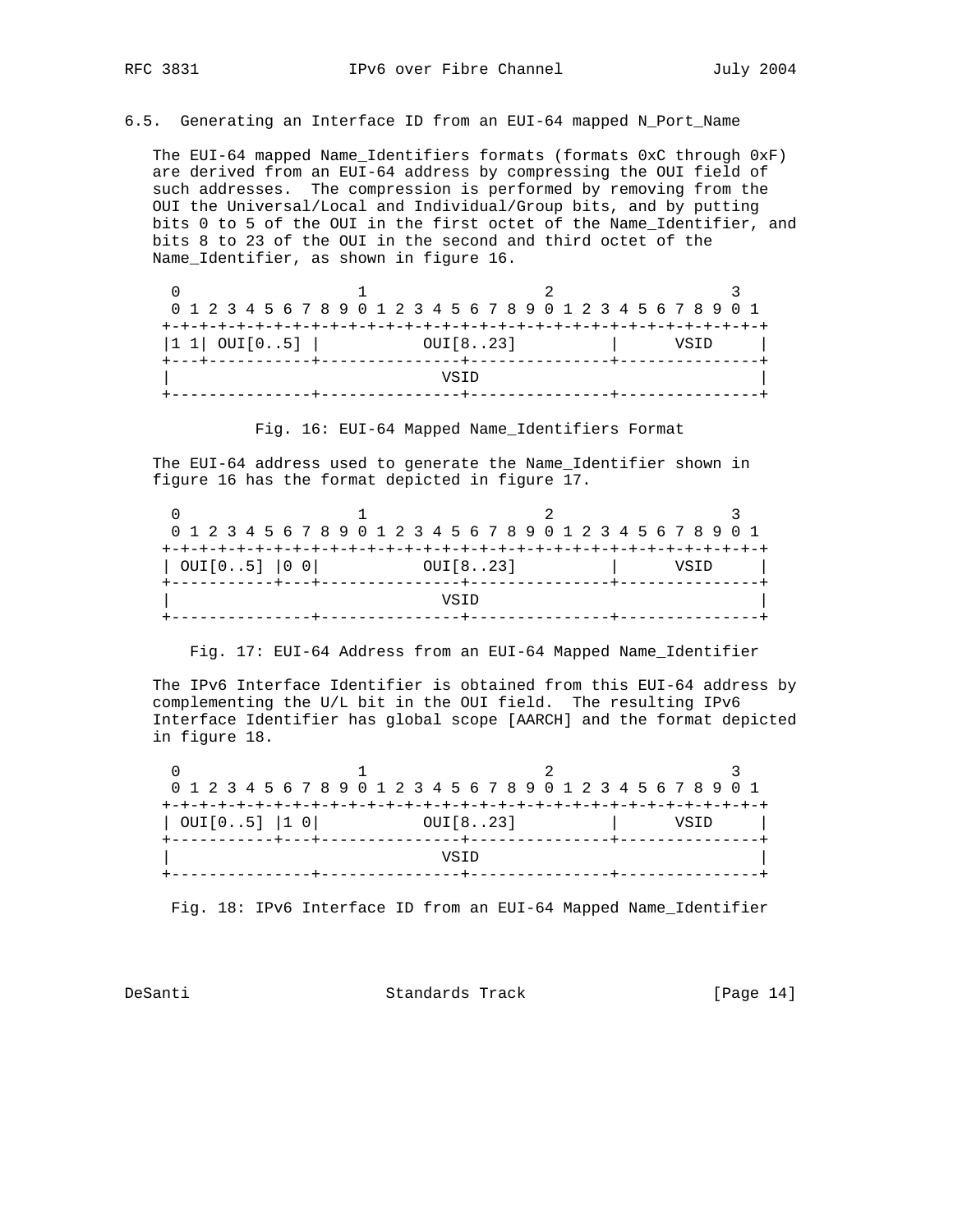As an example, the FC Name\_Identifier 0xCD-63-46-AB-01-25-78-9A generates the IPv6 Interface Identifier 3663:46AB:0125:789A.

7. Link-Local Addresses

 The IPv6 link-local address [AARCH] for an Nx\_Port is formed by appending the Interface Identifier, as defined in section 6, to the prefix FE80::/64. The resulting address is depicted in figure 19.

| 10 bits                      | 54 bits | 64 bits<br>the contract of the contract of the contract of the contract of the contract of |
|------------------------------|---------|--------------------------------------------------------------------------------------------|
| ---------+---<br> 1111111010 | (zeros) | Interface Identifier                                                                       |
|                              |         |                                                                                            |

Fig. 19: IPv6 link-local Address Format

8. Address Mapping for Unicast

An Nx\_Port has two kinds of Fibre Channel addresses:

- a non-volatile 64-bit address, called N\_Port\_Name;
- a volatile 24-bit address, called N\_Port\_ID.

 The N\_Port\_Name is used to uniquely identify the Nx\_Port, while the N\_Port\_ID is used to route frames to the Nx\_Port. Both FC addresses are required to resolve an IPv6 unicast address. The fact that the N\_Port\_ID is volatile implies that an Nx\_Port MUST validate the mapping between its N\_Port\_Name and N\_Port\_ID when certain Fibre Channel events occur (see Appendix B).

 The procedure for mapping IPv6 unicast addresses into Fibre Channel link-layer addresses uses the Neighbor Discovery Protocol [DISC]. The Source/Target Link-layer Address option has the format depicted in figure 20 when the link layer is Fibre Channel.

|          |              | 0 1 2 3 4 5 6 7 8 9 0 1 2 3 4 5 6 7 8 9 0 1 2 3 4 5 6 7 8 9 0 1 |  |
|----------|--------------|-----------------------------------------------------------------|--|
| Type     | Length $= 2$ | Reserved<br>------+-                                            |  |
|          | N Port Name  |                                                                 |  |
| Reserved |              | N Port ID                                                       |  |

Fig. 20: Source/Target Link-layer Address option for Fibre Channel

DeSanti Standards Track [Page 15]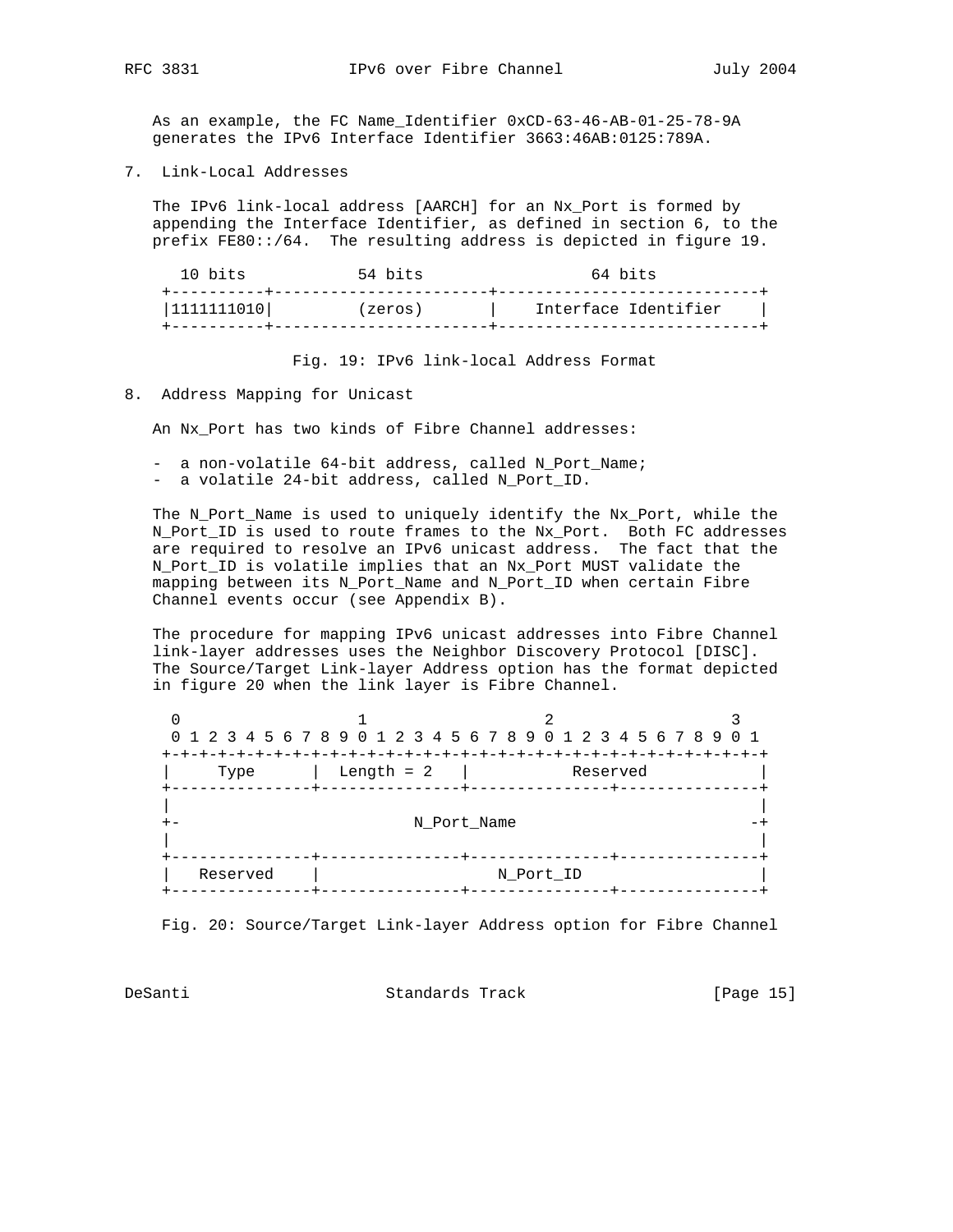Type: 1 for Source Link-layer address. 2 for Target Link-layer address. Length: 2 (in units of 8 octets).

N\_Port\_Name: This field contains the Nx\_Port's N\_Port\_Name.<br>N\_Port\_ID: This field contains the Nx\_Port's N\_Port\_ID. This field contains the Nx\_Port's N\_Port\_ID.

 Reserved fields MUST be zero when transmitting, and MUST be ignored when receiving.

### 9. Address Mapping for Multicast

 By default, all best-effort IPv6 multicast packets MUST be mapped to FC Sequences addressed to the broadcast N\_Port\_ID 0xFF-FF-FF. In particular, datagrams addressed to all-nodes multicast address, all-routers multicast address, and solicited-node multicast addresses [AARCH] MUST be sent as Class 3 FC Sequences addressed to the broadcast N\_Port\_ID 0xFF-FF-FF. In this case, the Destination N\_Port\_Name field of the FC Network\_Header MUST be set to the value 0x10-00-FF-FF-FF-FF-FF-FF. Appendix A specifies how to transmit a Class 3 broadcast FC Sequence over various Fibre Channel topologies.

 An Nx\_Port supporting IPv6 MUST be able to map a received broadcast Class 3 Device\_Data FC frame to an implicit Port Login context in order to handle IPv6 multicast packets. The receive data field size of this implicit Port Login MUST be the same across all the Nx\_Ports connected to the same Fabric, otherwise FC broadcast transmission does not work. In order to reduce the need for FC Sequence segmentation, the receive data field size of this implicit Port Login SHOULD be 1024 octets. This receive data field size requirement applies to broadcast Device\_Data FC frames, not to ELSs.

 Receiving an FC Sequence carrying an IPv6 multicast packet MAY trigger some additional processing by the Nx\_Port if that IPv6 packet requires a unicast reply. In this case, if a valid Port Login to the Nx\_Port that sent the IPv6 multicast packet does not exist, the Nx\_Port MUST perform such a Port Login, and then use it for the unicast IPv6 reply. In the case of Neighbor Discovery messages [DISC], the N\_Port\_ID to which the Port Login is directed is taken from the N\_Port\_ID field of the Source/Target Link-layer Address option.

 As an example, an Nx\_Port processes a received broadcast FC Sequence carrying an IPv6 multicast unsolicited router advertisement [DISC] simply by passing the carried IPv6 packet to the IPv6 layer. Instead, if a received broadcast FC Sequence carries an IPv6 multicast solicitation message [DISC] requiring a unicast reply, and

DeSanti Standards Track [Page 16]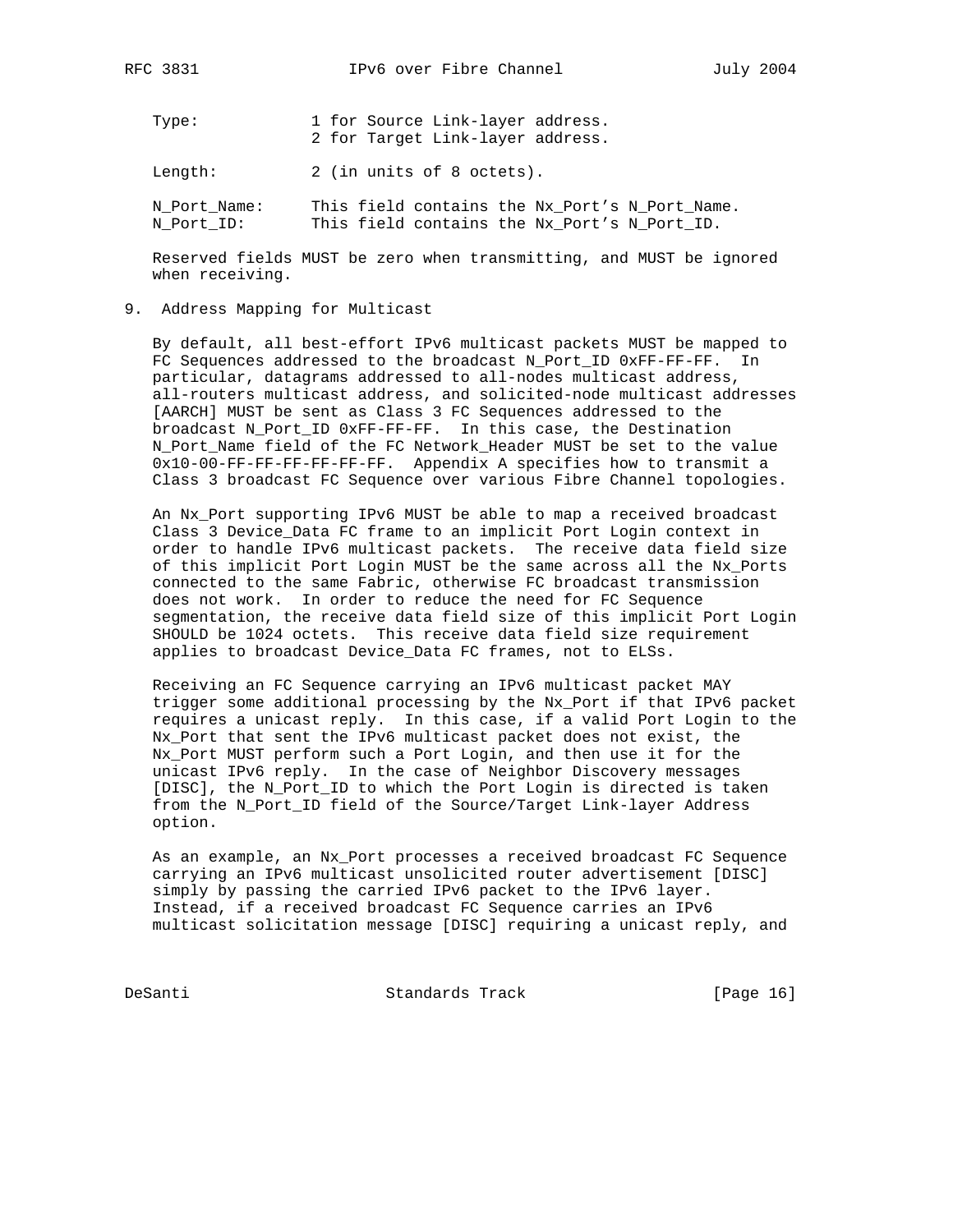no valid Port Login exists with the Nx\_Port sender of the multicast packet, then a Port Login MUST be performed in order to send the unicast reply message. If a received broadcast FC Sequence carries an IPv6 multicast solicitation message [DISC] requiring a multicast reply, the reply is sent to the broadcast N\_Port\_ID 0xFF-FF-FF.

 Best-effort IPv6 multicast for other multicast group addresses MAY use Fibre Channel Multicast Groups [FC-FS], if supported by the particular FC topology and implementation.

## 10. Sequence Management

 FC Sequences are REQUIRED to be non-streamed. In order to avoid missing FC frame aliasing by Sequence\_ID reuse, an Nx\_Port supporting IPv6 is REQUIRED to use continuously increasing SEQ\_CNT [FC-FS]. Each Exchange MUST start with SEQ\_CNT = 0 in the first frame, and every frame transmitted after that MUST increment the previous SEQ\_CNT by one. Any frames received from the other N\_Port in the Exchange shall have no effect on the transmitted SEQ\_CNT.

### 11. Exchange Management

 To transfer IPv6 packets, each Nx\_Port MUST have a dedicated Exchange for sending data to each Nx\_Port in the network and a dedicated Exchange for receiving data from each Nx\_Port.

 An Exchange Responder is not required to assign RX\_IDs. If an RX\_ID of 0xFFFF is assigned, the Exchange Responder is identifying Exchanges based on S\_ID / D\_ID / OX\_ID only.

 When an Exchange is created between two Nx\_Ports for unicast IPv6 packets, it remains active while the Nx\_Ports are logged in with each other. Each FC broadcast and ELS [FC-FS] SHOULD use a separate short lived Exchange.

 For IPv6, Exchanges MUST NOT transfer Sequence Initiative, because they are used in a unidirectional mode. The Sequence Initiative bit in the F\_CTL field of the FC Header [FC-FS] MUST be set to 0.

 The mechanism for aging or expiring exchanges based on activity, timeout, or other methods is outside the scope of this document.

 The Exchange Originator MAY terminate Exchanges by setting the F\_CTL LS bit [FC-FS]. Exchanges MAY be torn down by the Exchange Originator or Exchange Responder by using the ABTS (Abort Sequence) protocol [FC-FS]. IPv6 Exchanges SHOULD NOT be terminated by Logout, since this may terminate active Exchanges on other FC-4s [FC-FS].

DeSanti Standards Track [Page 17]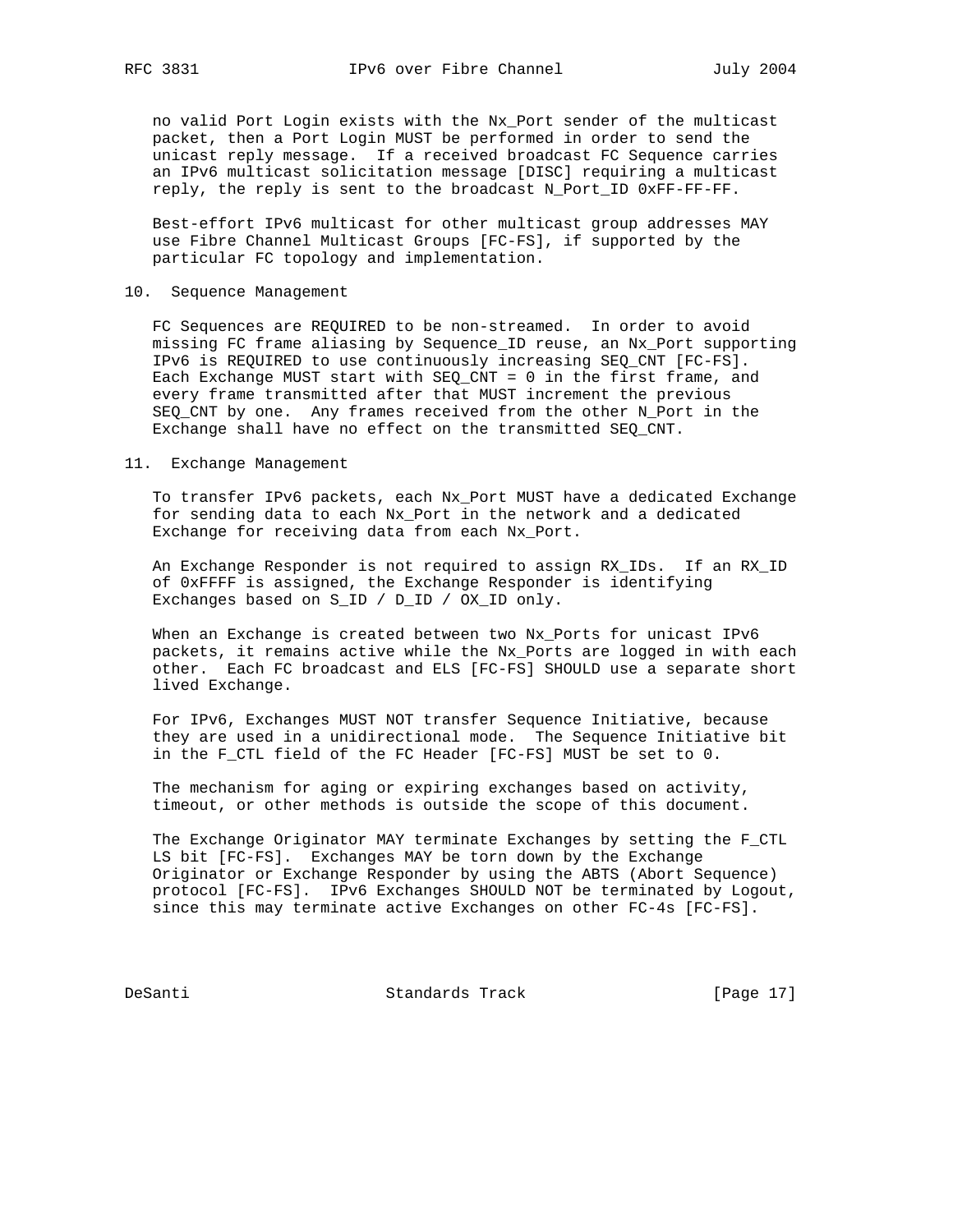## 12. Security Considerations

 IPv6 does not introduce any additional security concerns beyond those that already exist within the Fibre Channel protocols. Zoning techniques based on FC Name Server masking (soft zoning) do not work with IPv6, because IPv6 over Fibre Channel does not use the FC Name Server. The FC ESP\_Header [FC-FS] may be used to secure the FC frames composing FC Sequences carrying IPv6 packets. All the techniques defined to secure IPv6 traffic at the IPv6 layer may be used in a Fibre Channel environment.

13. Acknowledgments

 The author would like to acknowledge the authors of [IPFC], [ETHER], and [IPv6-1394], since some part of this document has been derived from them, as well as the ANSI INCITS T11.3 Task Group members who reviewed this document.

## 14. References

- 14.1. Normative References
	- [FC-FS] ANSI INCITS 373-2003, "Fibre Channel Framing and Signaling (FC-FS)".
	- [FC-AL-2] ANSI INCITS 332-1999, "Fibre Channel Arbitrated Loop-2  $(FC-AL-2)$ ".
	- [IPv6] Deering, S. and R. Hinden, "Internet Protocol, Version 6 (IPv6) Specification", RFC 2460, December 1998.
	- [AARCH] Hinden, R. and S. Deering, "Internet Protocol Version 6 (IPv6) Addressing Architecture", RFC 3513, April 2003.
	- [ACONF] Thomson, S. and T. Narten, "IPv6 Stateless Address Autoconfiguration", RFC 2462, December 1998.
	- [DISC] Narten, T., Nordmark, E., and W. Simpson, "Neighbor Discovery for IP Version 6 (IPv6)", RFC 2461, December 1998.
	- [PMTUD] McCann, J., Deering, S., and J. Mogul, "Path MTU Discovery for IP version 6", RFC 1981, August 1996.
	- [IEEE-LLC] IEEE Std 802-2001, "IEEE Standard for Local and Metropolitan Area Networks: Overview and Architecture".

DeSanti Standards Track [Page 18]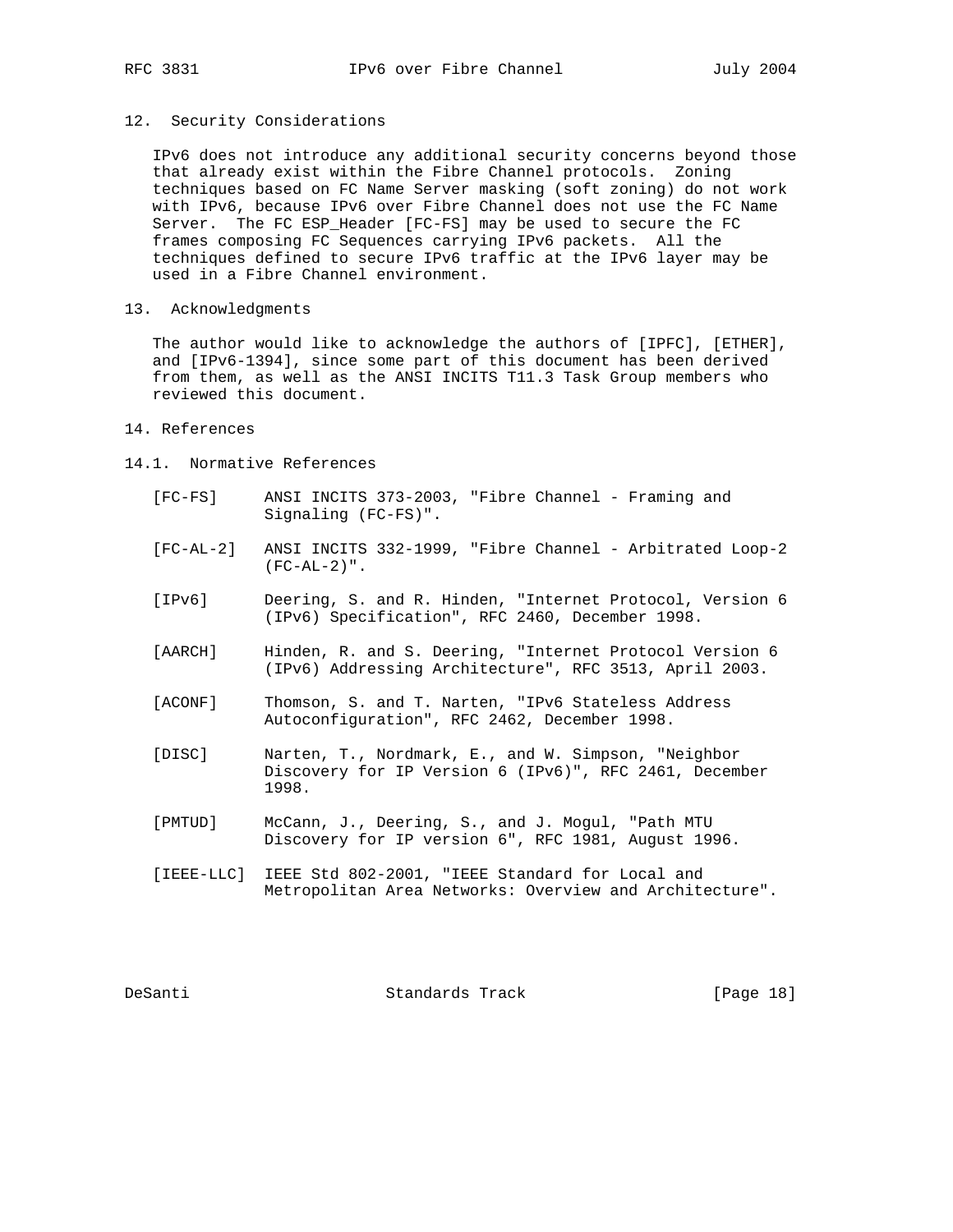[KEYWORDS] Bradner, S., "Key words for use in RFCs to Indicate Requirement Levels", BCP 14, RFC 2119, March 1997.

- 14.2. Informative References
	- [IPFC] Rajagopal, M., Bhagwat, R., and W. Rickard, "IP and ARP over Fibre Channel", RFC 2625, June 1999.
	- [AH] Kent, S. and R. Atkinson, "IP Authentication Header", RFC 2402, November 1998.
	- [ESP] Kent, S. and R. Atkinson, "IP Encapsulating Security Payload (ESP)", RFC 2406, November 1998.
	- [EUI64] "Guidelines For 64-bit Global Identifier (EUI-64)", http://standards.ieee.org/db/oui/tutorials/EUI64.html
	- [ETHER] Crawford, M., "Transmission of IPv6 Packets over Ethernet Networks", RFC 2464, December 1998.
	- [IPv6-1394] Fujisawa, K. and A. Onoe, "Transmission of IPv6 Packets over IEEE 1394 Networks", RFC 3146, October 2001.

DeSanti Standards Track [Page 19]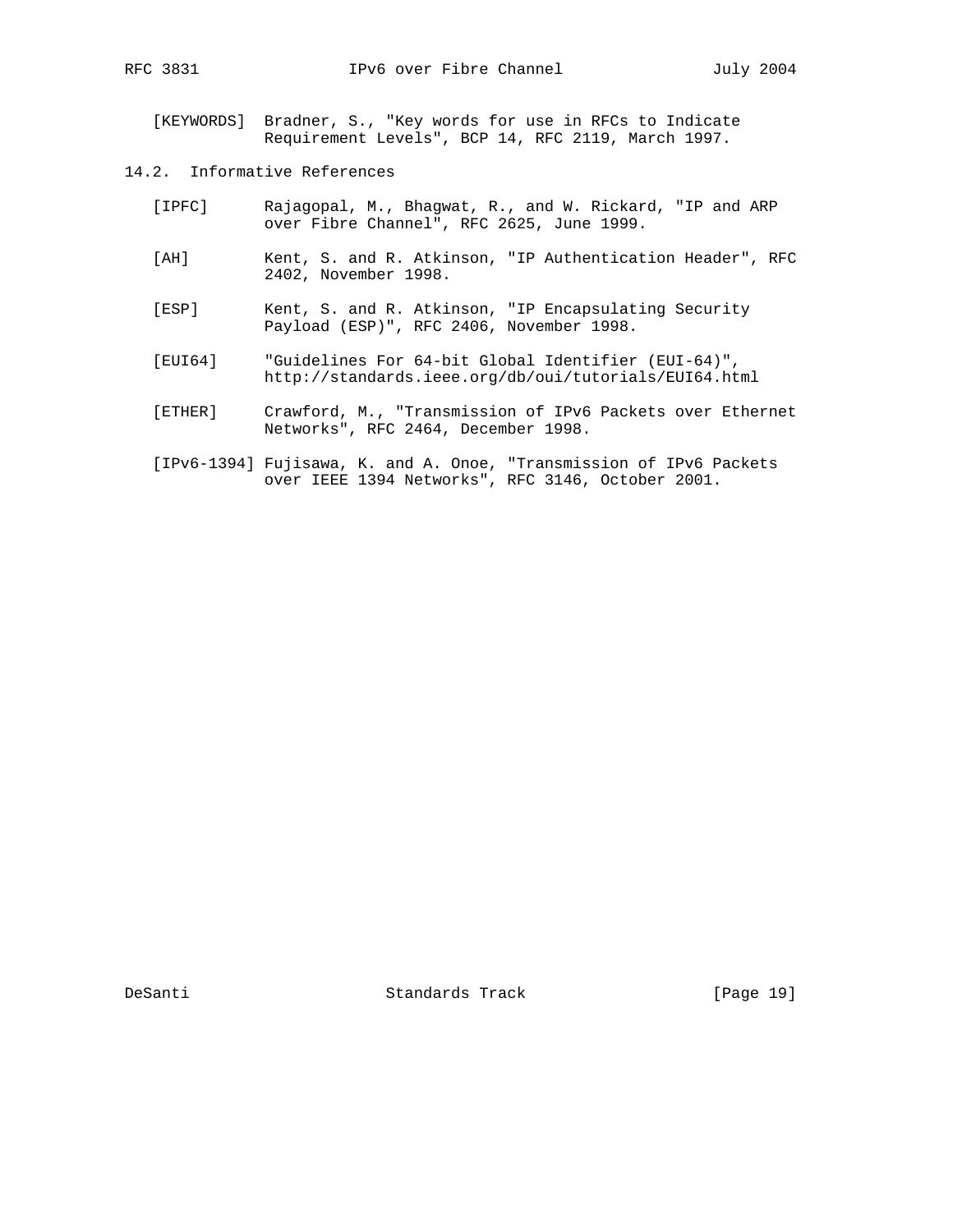- A. Transmission of a Broadcast FC Sequence over FC Topologies
- A.1. Point-to-Point Topology

 No particular mechanisms are required for this case. The Nx\_Port connected at the other side of the cable receives the broadcast FC Sequence having D\_ID 0xFFFFFF.

A.2. Private Loop Topology

 An NL\_Port attached to a private loop MUST transmit a Class 3 broadcast FC Sequence by using the OPN(fr) primitive signal [FC-AL-2].

- a) The source NL\_Port first sends an Open Broadcast Replicate (OPN(fr)) primitive signal, forcing all the NL\_Ports in the loop (except itself) to replicate the frames that they receive while examining the FC Header's D\_ID field.
- b) The source NL\_Port then removes the OPN(fr) signal when it returns to it.
- c) The source NL\_Port then sends the Class 3 broadcast FC Sequence having D\_ID 0xFFFFFF.
- A.3. Public Loop Topology

 An NL\_Port attached to a public loop MUST NOT use the OPN(fr) primitive signal. Rather, it MUST send the Class 3 broadcast FC Sequence having D\_ID 0xFFFFFF to the FL\_Port at AL\_PA = 0x00 [FC-AL-2].

 The Fabric propagates the broadcast to all other FC\_Ports [FC-FS], including the FL\_Port which the broadcast arrives on. This includes all F\_Ports, and other FL\_Ports.

 Each FL\_Port propagates the broadcast by using the primitive signal  $OPN(fr)$ , in order to prepare the loop to receive the broadcast sequence.

A.4. Fabric Topology

 An N\_Port connected to an F\_Port MUST transmit the Class 3 broadcast FC Sequence having D\_ID 0xFFFFFF to the F\_Port. The Fabric propagates the broadcast to all other FC\_Ports [FC-FS].

DeSanti Standards Track [Page 20]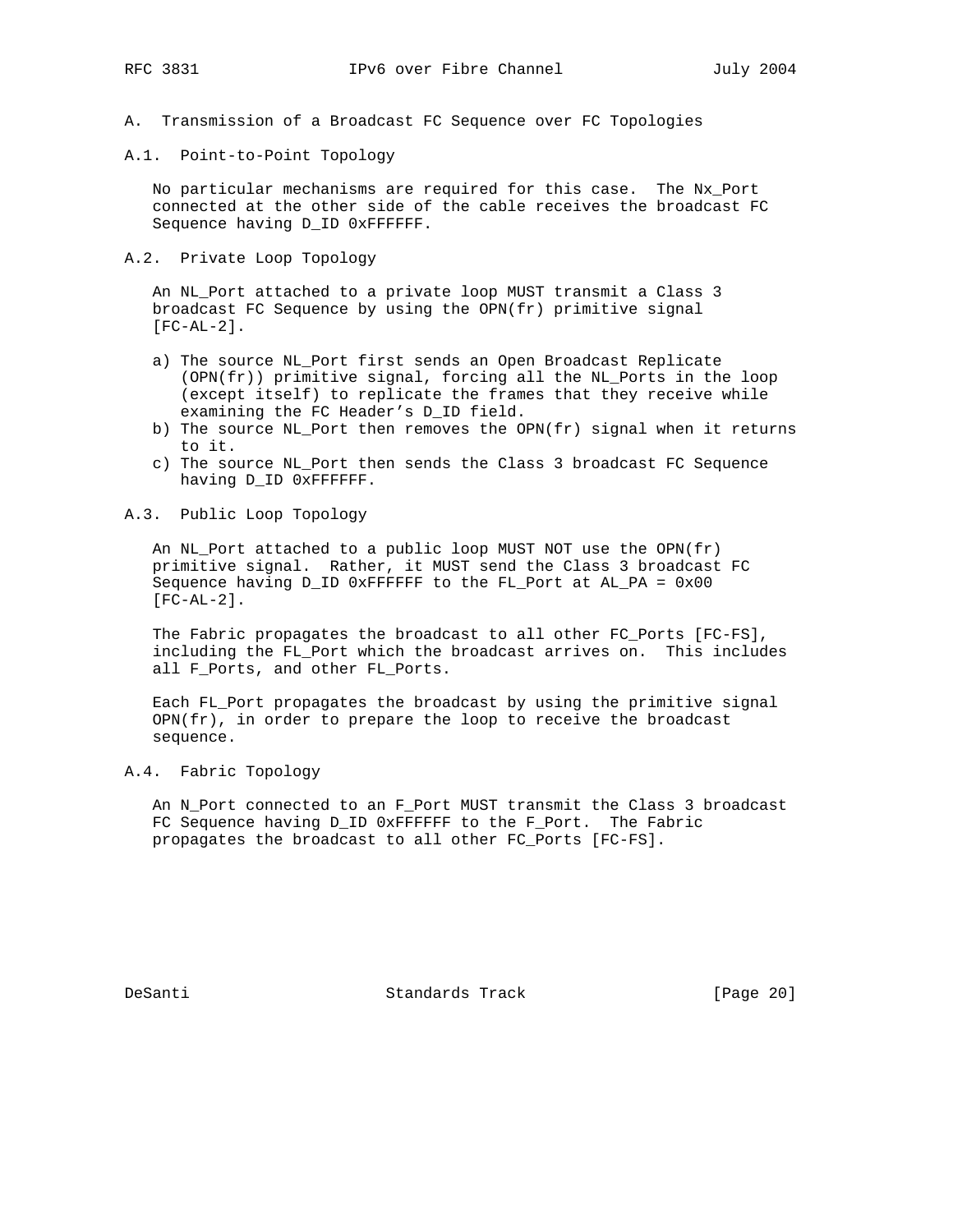B. Validation of the <N\_Port\_Name, N\_Port\_ID> mapping

B.1. Overview

 At all times, the <N\_Port\_Name, N\_Port\_ID> mapping must be valid before use.

 After an FC link interruption occurs, the N\_Port\_ID of an Nx\_Port may change, as well as the N\_Port\_IDs of all other Nx\_Ports that have previously performed Port Login with this Nx\_Port. Because of this, address validation is required after a LIP in a loop topology [FC-AL-2] or after NOS/OLS in a point-to-point topology [FC-FS].

 N\_Port\_IDs do not change as a result of Link Reset (LR) [FC-FS], thus address validation is not required in this case.

B.2. FC Layer Address Validation in a Point-to-Point Topology

 No validation is required after LR. In a point-to-point topology, NOS/OLS causes implicit Logout of each N\_Port and after a NOS/OLS each N\_Port must again perform a Port Login [FC-FS].

B.3. FC Layer Address Validation in a Private Loop Topology

 After a LIP [FC-AL-2], an NL\_Port must not transmit any data to another NL\_Port until the address of the other port has been validated. The validation consists of completing either ADISC or PDISC [FC-FS].

 For a requester, this specification prohibits PDISC and requires ADISC. As a responder, an implementation may need to respond to both ADISC and PDISC for compatibility with other FC specifications.

 If the three FC addresses (N\_Port\_ID, N\_Port\_Name, Node\_Name) of a logged remote NL\_Port exactly match the values prior to the LIP, then any active Exchange with that NL\_Port may continue.

 If any of the three FC addresses has changed, then the remote NL\_Port must be logged out.

 If an NL\_Port's N\_Port\_ID changes after a LIP, then all active logged in NL\_Ports must be logged out.

DeSanti Standards Track [Page 21]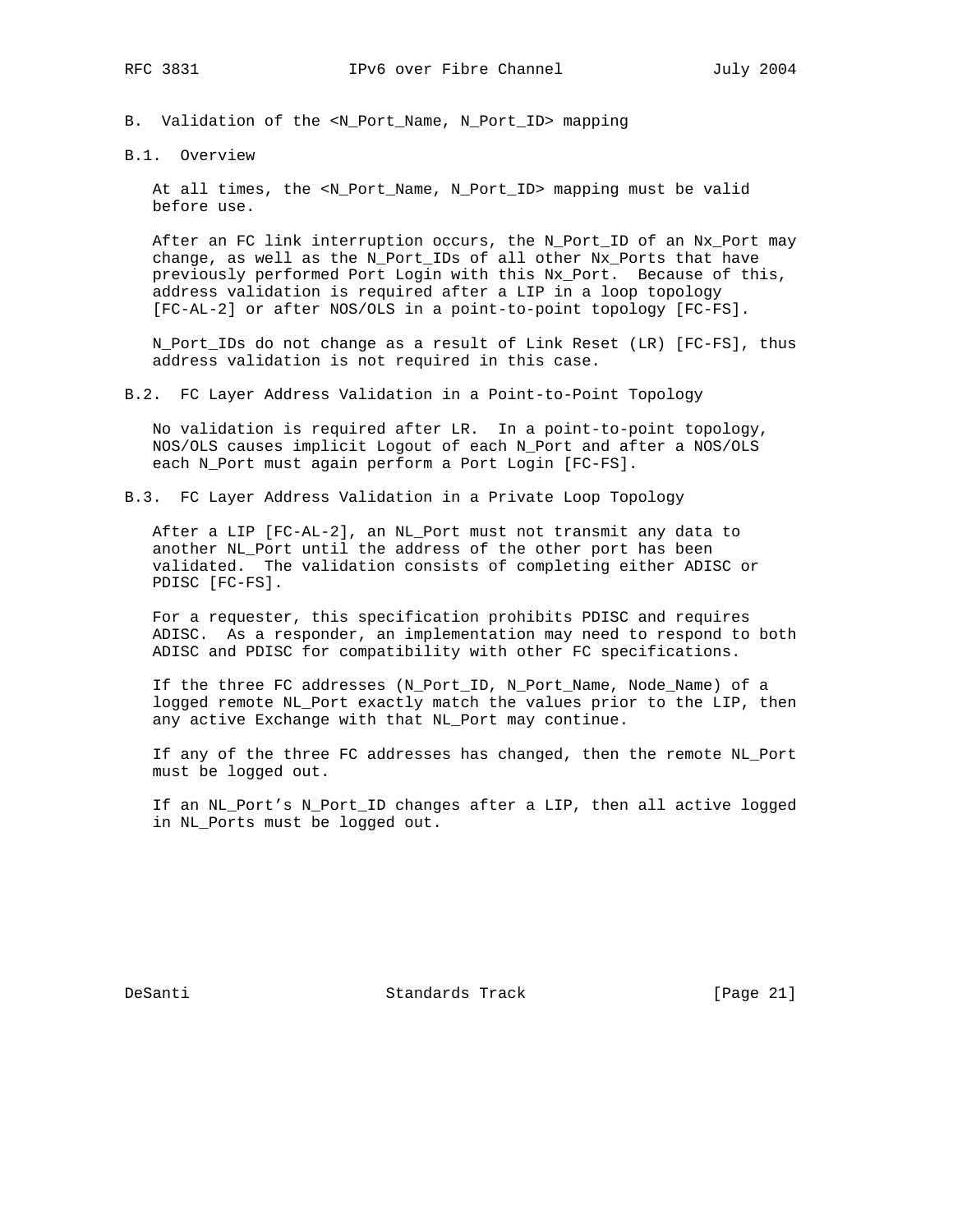B.4. FC Layer Address Validation in a Public Loop Topology

 A FAN ELS may be sent by the Fabric to all known previously logged in NL\_Ports following an initialization event. Therefore, after a LIP [FC-AL-2], NL\_Ports may wait for this notification to arrive, or they may perform an FLOGI.

 If the F\_Port\_Name and Fabric\_Name contained in the FAN ELS or FLOGI response exactly match the values before the LIP and if the AL\_PA [FC-AL-2] obtained by the NL\_Port is the same as the one before the LIP, then the port may resume all Exchanges. If not, then FLOGI must be performed with the Fabric and all logged in Nx\_Ports must be logged out.

 A public loop NL\_Port must perform the private loop validation as specified in section B.3 to any NL\_Port on the local loop that has an N\_Port\_ID of the form 0x00-00-XX.

B.5. FC Layer Address Validation in a Fabric Topology

No validation is required after LR (link reset).

 After NOS/OLS, an N\_Port must perform FLOGI. If, after FLOGI, the N\_Port's N\_Port\_ID, the F\_Port\_Name, and the Fabric\_Name are the same as before the NOS/OLS, then the N\_Port may resume all Exchanges. If not, all logged in Nx\_Ports must be logged out [FC-FS].

C. Fibre Channel Bit and Byte Numbering Guidance

 Both Fibre Channel and IETF standards use the same byte transmission order. However, the bit numbering is different.

 Fibre Channel bit numbering can be observed if the data structure heading shown in figure 21 is cut and pasted at the top of the figures present in this document.

 $\frac{3}{2}$  1 0 1 0 9 8 7 6 5 4 3 2 1 0 9 8 7 6 5 4 3 2 1 0 9 8 7 6 5 4 3 2 1 0 +-+-+-+-+-+-+-+-+-+-+-+-+-+-+-+-+-+-+-+-+-+-+-+-+-+-+-+-+-+-+-+-+

Fig. 21: Fibre Channel Bit Numbering

DeSanti Standards Track [Page 22]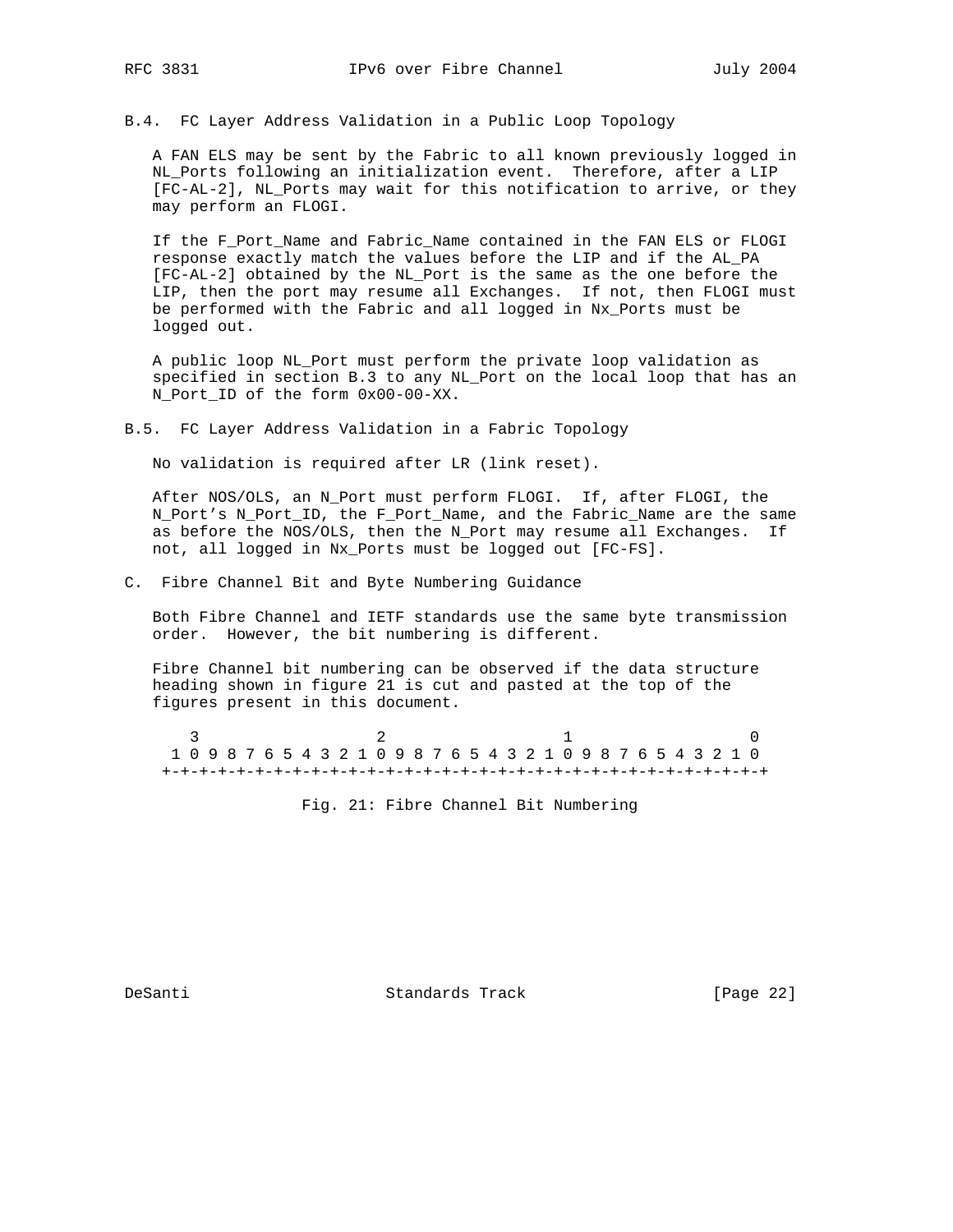Author's Address

 Claudio DeSanti Cisco Systems, Inc. 170 W. Tasman Dr. San Jose, CA 95134 USA

 Phone: +1 408 853-9172 EMail: cds@cisco.com

DeSanti Standards Track [Page 23]